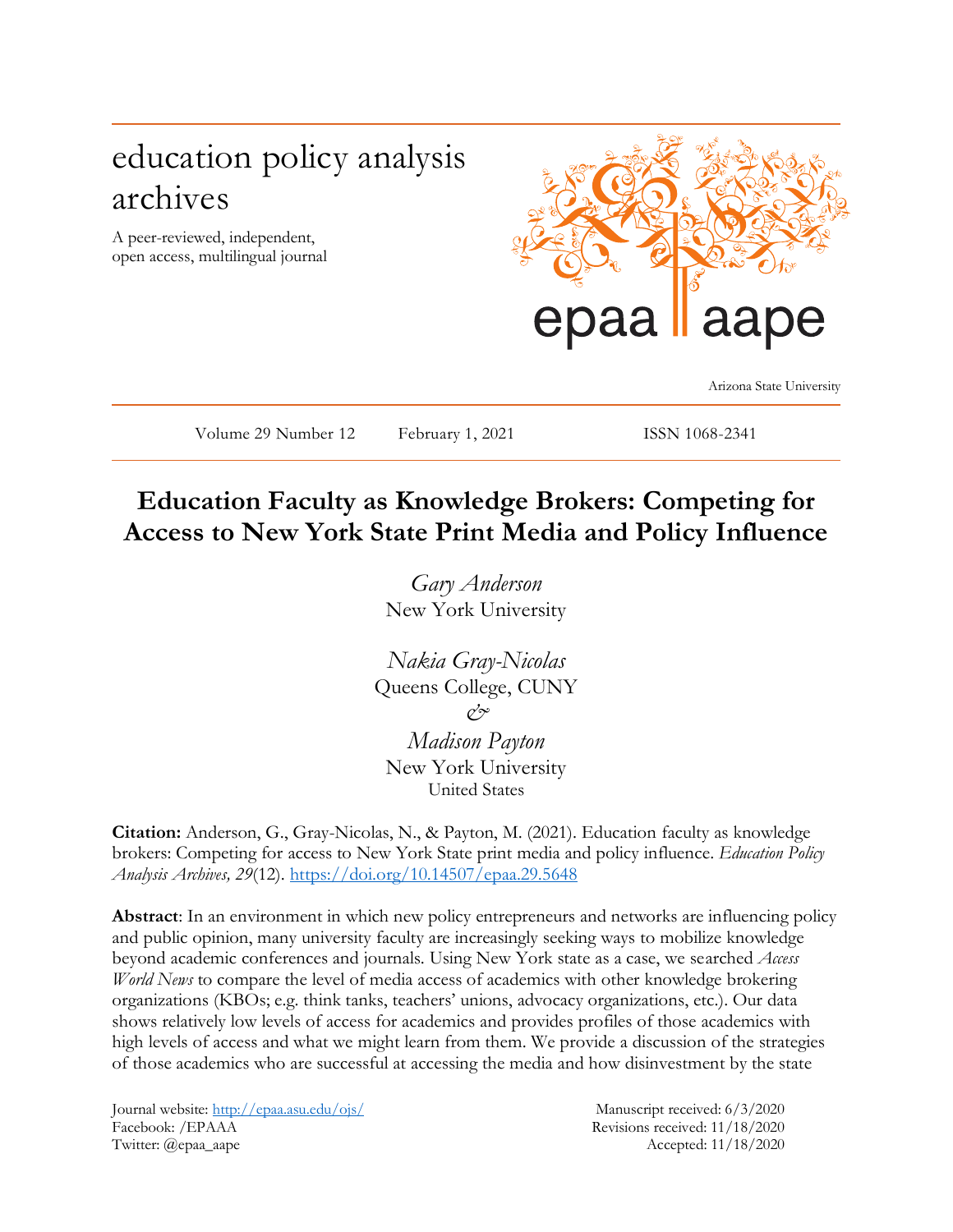from higher education and current incentive systems make it more difficult for academics to engage in knowledge mobilization beyond universities. **Key words:** knowledge mobilization; media; policy; academics

#### **Como profesores universitarios mobilizan el conocimiento en la educacion: Competiendo para acceso a los medios de comunicacion en el estado de New York**

**Resumen:** En un entorno en el que los nuevos empresarios y redes de políticas influyen en la política y la opinión pública, muchos profesores universitarios buscan cada vez más formas de movilizar el conocimiento más allá de las conferencias y revistas académicas. Utilizando el estado de Nueva York como caso, buscamos en *Access World News* para comparar el nivel de acceso a los medios de los académicos con otras organizaciones de intermediación del conocimiento (KBOs; ej., Centros de estudios, sindicatos de maestros, organizaciones de defensa, etc.). Nuestros datos muestran niveles de acceso relativamente bajos para los académicos y proporcionan perfiles de aquellos académicos con altos niveles de acceso y lo que podríamos aprender de ellos. Proporcionamos una discusión de las estrategias de aquellos académicos que tienen éxito en acceder a los medios y cómo la desinversión del estado en la educación superior y los sistemas de incentivos

actuales dificultan que los académicos se involucren en la movilización de conocimiento más allá de las universidades.

**Palabras clave:** movilización de conocimientos; medios de comunicación; política; académica

#### **Como professores universitários mobilizam conhecimento em educação: Competindo pelo acesso à mídia no estado de New York**

**Resumo:** Em um ambiente no qual novos empreendedores e redes de políticas estão influenciando as políticas e a opinião pública, muitos professores universitários estão cada vez mais buscando maneiras de mobilizar conhecimento além de conferências acadêmicas e periódicos. Usando o estado de Nova York como um caso, pesquisamos o *Access World News* para comparar o nível de acesso à mídia de acadêmicos com outras organizações de corretagem de conhecimento (KBOs; (por exemplo, grupos de reflexão, sindicatos de professores, organizações de defesa, etc.). Nossos dados mostram níveis relativamente baixos de acesso para acadêmicos e fornecem perfis desses acadêmicos com altos níveis de acesso e o que podemos aprender com eles. Apresentamos uma discussão sobre as estratégias dos acadêmicos que têm sucesso no acesso à mídia e como o desinvestimento do estado no ensino superior e os atuais sistemas de incentivos tornam mais difícil para os acadêmicos se engajarem na mobilização de conhecimento além das universidades. **Palavras-chave:** mobilização de conhecimento; meios de comunicação; política; acadêmicos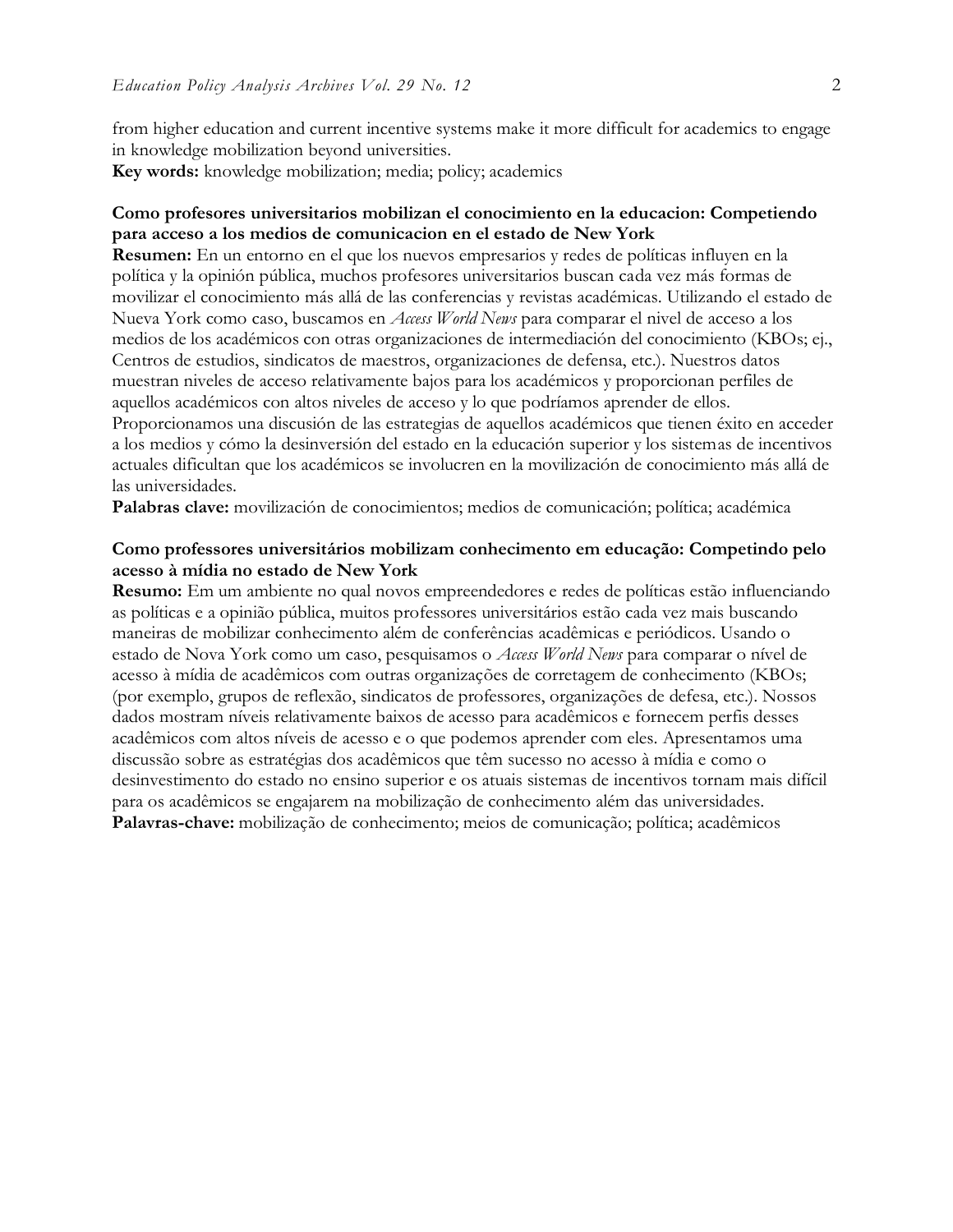$\overline{a}$ 

# **Education Faculty as Knowledge Brokers: Competing for Access to New York State Print Media and Policy Influence**

In an age of misinformation and "fake news," university academics are struggling to get their work into the larger media conversation on policy issues (Edelman, 2001; O'Connor & Weatherall, 2019). Academic concerns with knowledge mobilization have a long history, reaching back at least to Carol Weiss's (1977) work on knowledge creation, dissemination and utilization. But there is a new context today that includes greater political polarization, the emergence and proliferation of corporate funded think tanks (Rich, 2004), and a desire on the part of many faculty to be more engaged in the policy conversation (Cann & DeMeulenaere, 2020). Moreover, there is a growing frustration among many faculty that academic knowledge production, relegated as it is largely to academic journals behind paywalls, has become irrelevant to the burning issues of the day (Dumas & Anderson, 2014). While some academics have turned to Facebook, blogs, podcasts and other social media with varying levels of success, most continue to struggle to get a foothold in the print media.

During the three decades following World War II, some academics had significant influence on public policy. Academics such as Kenneth Clark, Patrick Moynihan, and James Coleman influenced social policies around civil rights, Head Start, and education funding. In the late 1970s, the *effective schools research*, initiated by Ron Edmonds (1979) had a significant policy impact on public schools and what was then called school restructuring*,* although its implementation was uneven. In 1983, Howard Gardner published his book on multiple intelligences, which had a powerful effect on classroom practice if not policy.

However, few powerful, corporate funded think tanks and venture philanthropists were wielding influence in those days. As new policy networks consisting of corporate and philanthropic leaders such as Eli Broad, Bill Gates, the Walton Family and Wall Street hedge fund investors have gained influence, we have seen a shift toward market-based and managerial school reform policies largely supported by both political parties<sup>1</sup>.

It was the perception in the post-war years that liberal academics had some direct and indirect influence on social policy that spurred conservatives and the business community to initiate efforts in the 1980s to create a new set of institutions to counter academics and their perceived liberal ideology (McDonald, 2013a; Phillips-Fein, 2009). Among these new institutions were think tanks (Rich, 2004), and although think tanks were not new, those that existed previously tended to be viewed as relatively neutral knowledge producers (e.g., Russell Sage, Brookings, etc.) or government contract shops (e.g., Rand). Conservative think tanks with an explicit ideological and advocacy orientation have proliferated since 1980 (Haas, 2007a). While policymakers and the media tend to consider university-based academic research as more credible than think tanks and other advocacy organizations (Doberstein, 2017), academic researchers struggle to get their work out to the media as efficiently as think tanks and advocacy organizations do.

There is a growing body of research that suggests that many university academics are attempting to move beyond knowledge *production* in universities to *knowledge mobilization or knowledge brokering*, which in basic terms involves efforts by individuals and organizations to make academic scholarship more relevant beyond universities (Zuicker et al., 2019). Some research on knowledge brokering focuses on the complex relationship of academic research to professional practice (Malin & Brown, 2019).

<sup>1</sup> This influence of the business sector, sometimes called New Public Management, is not new. It was the business sector that gave us the factory model school based on industrial notions of efficiency (See Anderson & Cohen, 2018).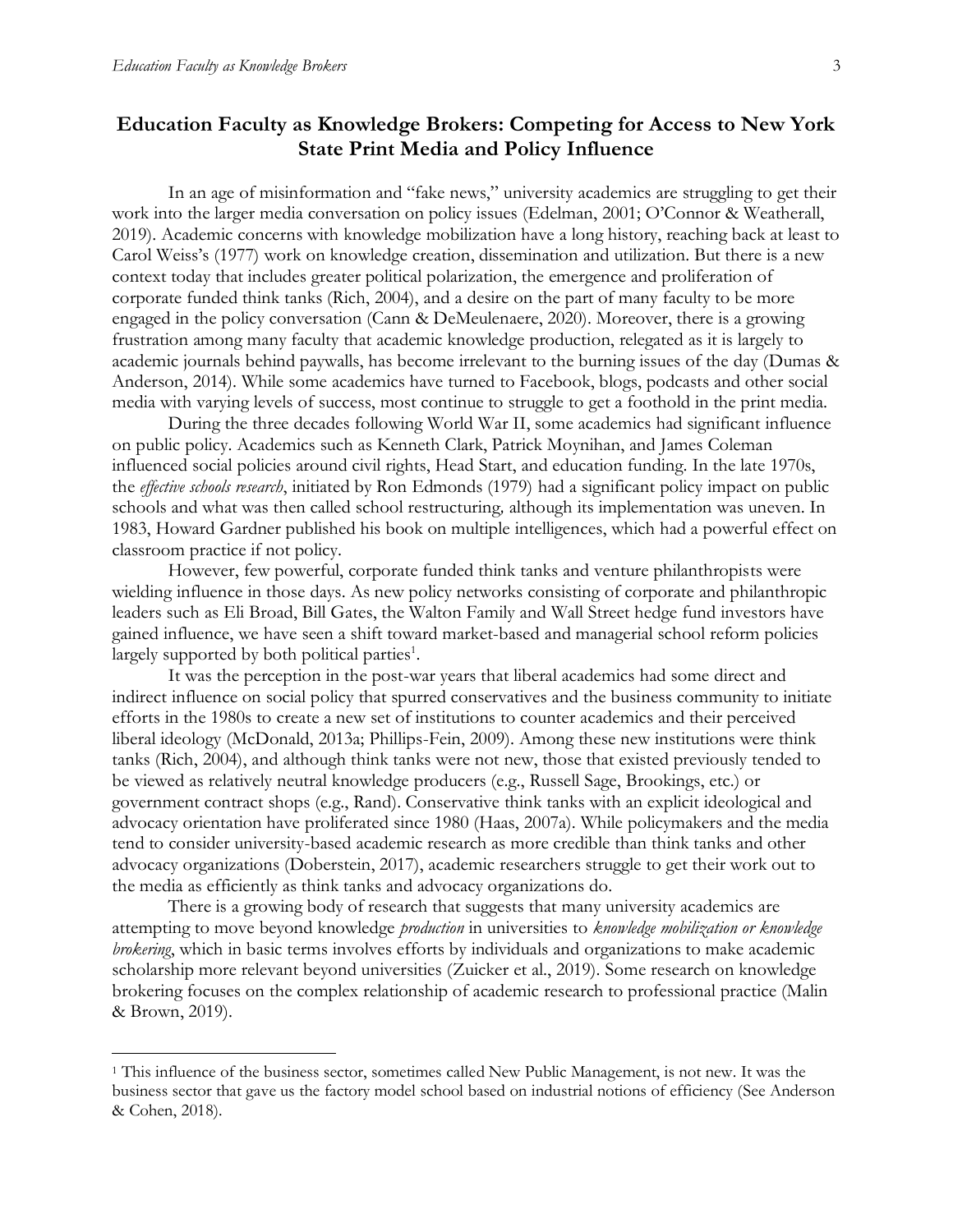However, in this article, we are interested primarily in academic researchers as knowledge brokers as they interact with print media with the ultimate goal of having some impact on policy and practice through influencing public opinion. The focus of the study is on educational researchers as knowledge brokers in comparison to other knowledge brokers (e.g. think tanks, teachers' unions, advocacy organizations, etc.) that attempt to gain access to the print media, which is itself widely viewed as a knowledge broker in public opinion and the policy-making process (Yanovitzky & Weber, 2019).

Our interest in academics as knowledge brokers grew out of a larger study of what we called Knowledge Brokering Organizations (KBO; Gray-Nicolas, Anderson & Payton, 2018) that sought to identify which types of KBOs, including universities, had the greatest influence in education in local print media in New York state. Using the search engine *Access World News* and focusing on New York State over a four-year period, we tracked the number of mentions of each type of KBO, which education policies they addressed or promoted, how they were identified by reporters, and the discursive and political strategies they deployed.

Since universities and academics did not rank among the top KBOs, we limited our focus to the top influencers in that article, but were intrigued by academics' relatively poor showing, and wanted to explore this data further in another article (See appendix A for how KBOs ranked in mentions in New York state print media). In this article, our focus, then, is not on knowledge brokering organizations, but rather individual university-based academics as potential media influencers. We did a deeper analysis of the largely unanalyzed data on university academics from our previous study, as well as gathered additional data for this study to explore our original research questions about media access as they apply to academics.

Our research questions for this article are the following: Which academics have high levels of mentions in New York State media, and how do these academics differ in how and why they get access to the media? What does this access look like in print (mentions, quotes, op-eds, etc.) and what kinds of policies are academics consulted about by reporters? What implications and recommendations might we take from these academics' approaches to knowledge brokering as they relate to media access? What can we learn from more successful knowledge brokers?

### **Academic Researchers, Universities and the Dilemmas of Knowledge Brokering**

Academic researchers find themselves in a new media environment in which they compete with a growing number of KBOs that are trying to shape public opinion. According to Dumas & Anderson (2014),

The political right has been successful in using think tanks to provide policy knowledge and frame problems in ways that promote their ideological interests. Educational researchers have a much stronger knowledge base, but have largely struggled unsuccessfully to enter the policy conversation. (p. 9)

Although some academics seek a more engaged stance and are increasingly encouraged by their universities to increase their media profile, there are fundamental problems they face because of their institutional location in social space. Using Bourdieu's (1985) concept of social field, author (2017) have explored the implications for university-based researchers as think tanks and other producers of knowledge seek to usurp universities as knowledge brokers and influencers of public policy. Unlike universities, think tanks occupy a unique social space—part journalism, part research,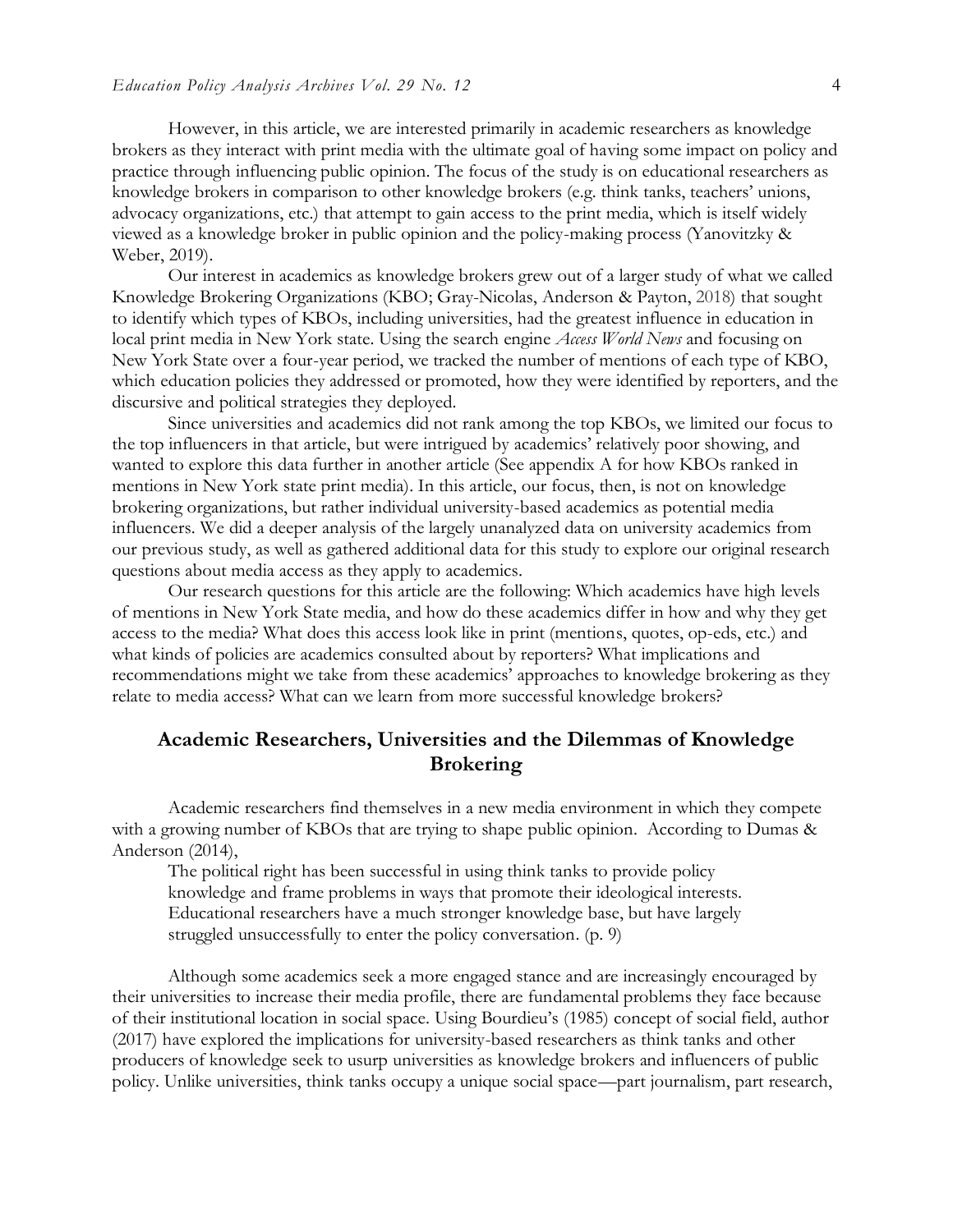part advocacy, part lobbyist—from which to mobilize knowledge and gain influence in multiple social fields (Medvetz, 2012).

While educational researchers have for some time been urged to become more policy "relevant," they find that there are trade-offs that universities and educational researchers face as they attempt to seek greater influence beyond the knowledge production field. This requires both doing rigorous academic research for academic journals while also competing with think tanks by more aggressively communicating findings in ways policymakers and the general public might access and utilize (Labaree, 1998). However, there are legitimation costs that universities may incur as they compete with think thanks and behave more like advocacy organizations instead of disinterested research organizations.

The notion that academic research is disinterested has been the topic of debate for decades (Lynd, 1939; Mills, 1959). Like those who work at advocacy think tanks, university faculty all have some ideological or values commitment and often receive private or government funding that influences their research agendas. Yet the norms of scholarship that they adhere to are different than those of advocacy think tanks, in which ideology, not research, is the goal (Haas, 2007b).

Yet, in spite of the risks involved, some universities are beginning to provide incentives for faculty to interface with media more, in part, to market their "brand." Faculty are also encouraged to brand themselves. Promoting publications on Facebook or Facebook-like platforms like Academia.edu or Researchgate.net not only increases an academic's profile, but also potentially the number of citations which contributes to impact metrics (Duffy & Pooley, 2017). While this can be viewed as more efficient and accessible knowledge mobilization, it typically does not mobilize knowledge beyond a small circle of academics, and the goal of knowledge production for better metrics and promotion in rank reinforces the commodification of academic knowledge (Radder, 2010).

There are also internal pressures that discourage faculty from expending time and resources on knowledge mobilization and a greater media presence. According to Fischman, Anderson, Tefera & Zuiker (2018), college of education faculty in their study "perceived products and activities associated with KMSE [knowledge mobilization for scholarship in education] (e.g., practitioner books, op-eds, media reports, and policy briefs) as a lower priority and believed that their colleges of education did as well" (p. 5). These modalities of knowledge mobilization ranked far below peerreviewed articles, teaching, mentoring students, conference presentations, and scholarly books. The adoption of bibliometric analyses to measure faculty output has contributed to narrowing the range of options as faculty are encouraged to publish more articles and only in certain "top tier" journals. These are precisely the journals that are less likely to be open access.

A growing work intensification among academics is partly due to competition among universities for rankings in magazines like the *U.S. News and World Report*, but new neoliberal and managerial practices have also contributed. Faculty workloads have increased in part because states have disinvested from public universities, and private universities without large endowments are tuition-driven. As the states reduce funding and colleges of education compete for students with large online, for-profit universities and alternative certification pathways, faculty are asked to do more. Colleges of Education seek more revenue by employing more adjuncts, increasing enrollments in labor intensive, applied doctoral cohorts (increasingly online) and other "market niche" revenue producing endeavors. In addition, faculty are encouraged to seek outside funding and many engage in additional consultancy work for extra income.

This combination of legitimation pressures and work intensification based on a more market-driven and "accountable" university has made it more difficult for faculty to engage in the kind of activities that might make their knowledge production more relevant and accessible to a wider audience, including the media and policy-makers.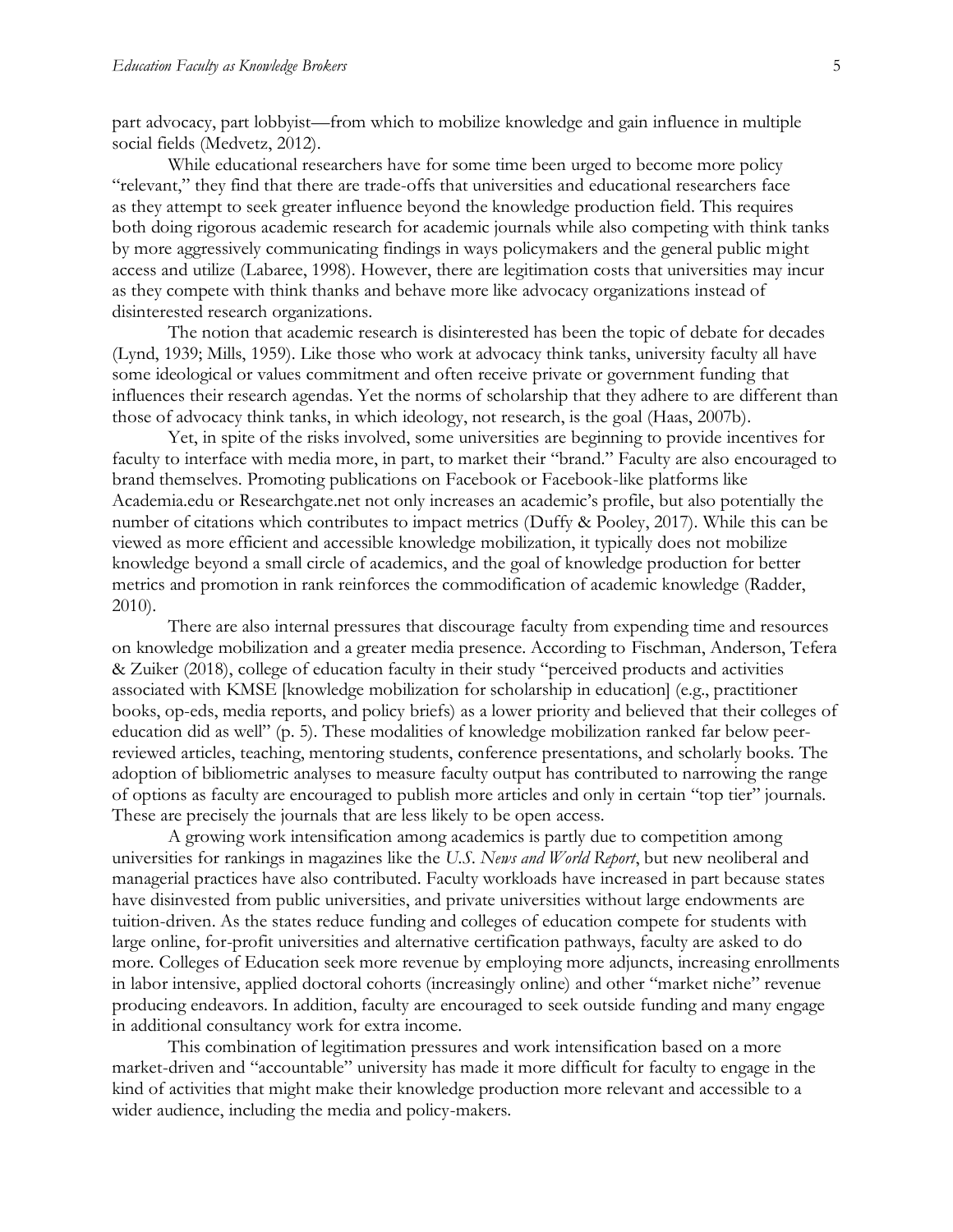#### **Research Methods**

Most of our data was gathered as part of a larger study on KBOs, typically non-profit organizations that see knowledge mobilization or media influence as the major focus of their work (e.g., think tanks, universities, etc.), but also those for whom media influence is one of several forms of advocacy that they deploy (e.g., Advocacy organizations, unions, professional associations, etc.) (See Cooper, 2013; Piazza, 2016; Scott et al., 2017). This study draws on this larger data base, although our focus here is on university academics rather than KBOs.

While in this study, our focus is on university academics rather than KBOs, our rational for selecting local media is the same. Since education in the US is a state and local concern, and since many media studies tend to focus on major national newspapers, we wanted to study media access at the state and local level. Also, since university academics in education are typically involved with district and state-level educators, we wanted to know to what extent they were influencers in local media.

We chose to focus on New York state because it has a large number of local newspapers and a rich mix of KBOs, such as think tanks, civil rights organizations, unions, research universities and institutes, and grassroots and corporate funded "astroturf" advocacy groups seeking to influence public opinion. We wanted to understand how academic knowledge brokers fared within this competitive context. It is important to note, however, that a university academic is likely to have more media influence in states with less competition for media access. Also, while we understand that knowledge brokering is a reciprocal relationship in that the media also mediates or brokers who gets access, our focus is on those individual academics seeking access to the media rather than the reporters and news agencies themselves (Yanovitzky & Weber, 2019).

We did extensive media searches using *Access World News*, which was used because it has a more nuanced search function than other media data bases and contains 367 local New York state newspapers. Our search of KBO and academic mentions on *Access World News* covers a four-year period from Jan. 1, 2014 to Jan 1, 2018. We searched for citations and references to KBOs and education academics (what we call "mentions"), producing both quantitative and qualitative data. *Access World News* does not include the *New York Times* in its New York State database. This served our purpose for the original study of KBOs and local media, but we were curious to compare how academics fared in a national media outlet, so for the purpose of this study, we added a search of *The New York Times* to our data corpus.

The quantitative round of data gathering was an attempt to determine which organizations or academics were mentioned more often. As noted, what counts as a "mention" includes being referred to, quoted by a reporter, having an op-ed piece published, or a reference to a report the organization or academic released. In "cleaning" the data, we eliminated mentions that were not related to knowledge mobilization or referenced local individuals with the same name as the academic we were searching for.

We should note that mentions for university academics in education were difficult to compare to KBOs, since it was unclear how to think about academics organizationally. We searched for individual faculty mentions, specific university mentions, and mentions of policy institutes associated with universities. None of these approaches netted numbers of mentions comparable to other KBOs. We settled on an aggregate of terms that identified educational faculty in general ("education professor" and "professor of education") which netted 858 mentions, which constitutes the data corpus for this study, plus the *New York Times* data.

While the quantitative data was gathered as part of the larger study, the qualitative aspect of the data went unanalyzed since academics were not among the top influencers as shown in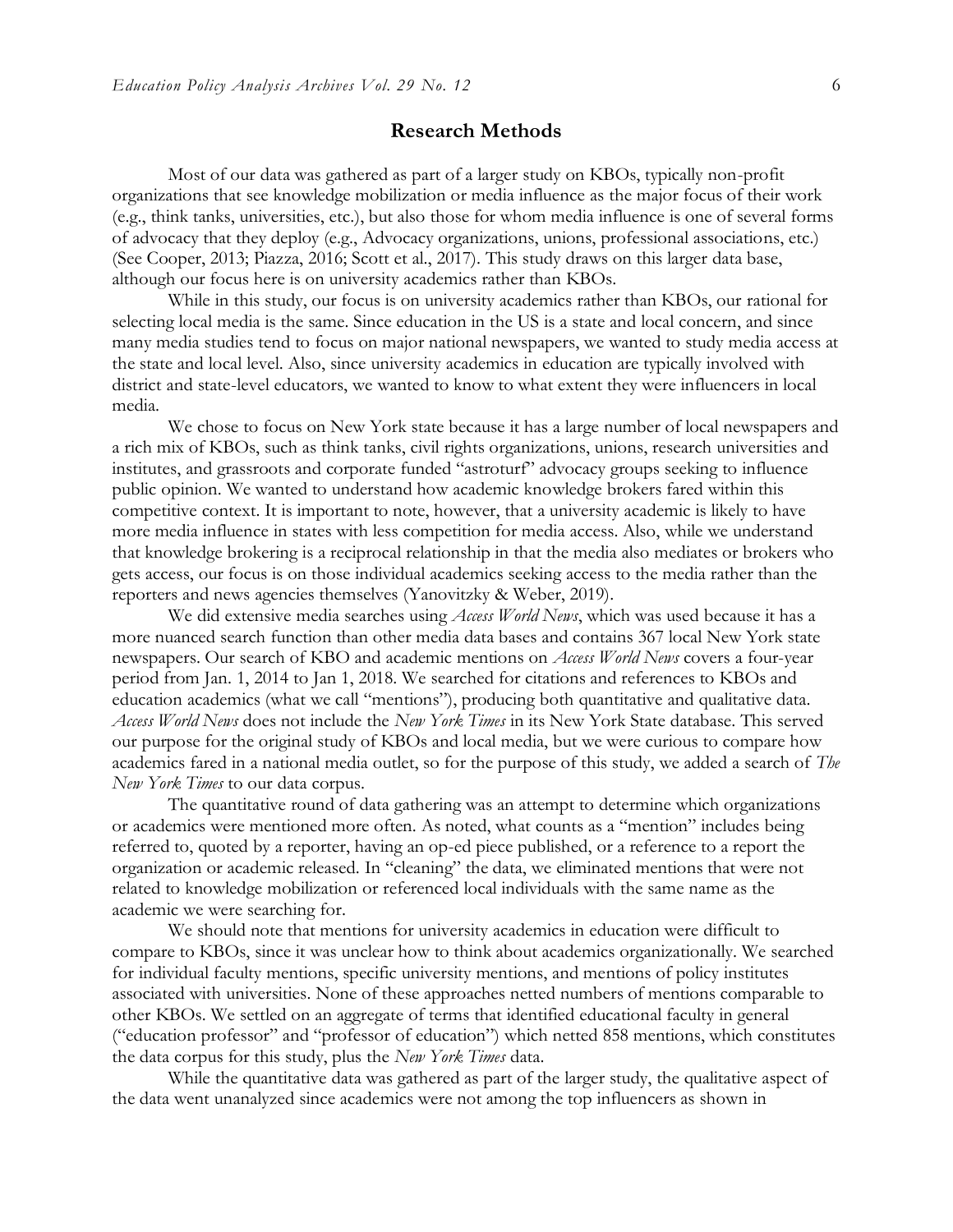$\overline{a}$ 

Appendix A. For this article, we were interested in doing a deeper analysis of the data on academics to better understand their relatively poor showing and identify and analyze "outliers" who were more successful.

The qualitative data represented the immediate text surrounding the 858 mentions that provides information about the nature of the mention and the person or organization mentioned. We were able to ascertain and code what policy issues were taken up, what language was used, the genre of the mention (op-ed, quote, paraphrase, etc.), whether the mention was the result of a report or article, how the person or organization was characterized, whether they were quoted or merely paraphrased, etc. For instance, some authors were quoted for their expertise, while others were mentioned in relation to an article or report they released or a published book.

## **Access of University Academics in Education to Print Media in New York State**

Because of the growing research attention to emerging policy actors and new policy networks in education (Anderson & Montoro-Donchik, 2016; Au & Ferrare, 2015; Ball, 2012; McGann & Whelan, 2020), our informal hypothesis going into the study was that corporate funded new think tanks, charter management organizations and advocacy organizations would outperform traditional interest groups in gaining access to print media. These traditional groups include teachers' unions, professional associations, academic researchers and civil rights organizations. We weren't sure going into the study where university academics in education would rank among these KBOs.

Two of our key findings were somewhat unexpected. First, the quantitative part of the study found to our surprise that in New York state, traditional membership organizations, such as teachers' unions, professional associations, and civil rights organizations had many more media mentions than somewhat newer policy entrepreneurs, such as think tanks, advocacy organizations (both grassroots and corporate funded), and charter school networks. The other somewhat less surprising finding, which we can be seen in the chart of ranked KBOs in Appendix A, was that the number of mentions of an aggregate of university professors in education ranked near the bottom when compared to most other KBOs.

As noted above, a search for "education professor" or "professor of education," which typically accompanied an academic mention, netted 858 mentions, which ranks them near the bottom along with "business organizations." It should be noted though that influential pro-business organizations, such as the Business Roundtable or the National Chamber of Commerce, are more likely to seek influence through direct lobbying of policy-makers at the state, local and federal levels rather than through local media. They are relatively weak KBOs, but very strong lobbyists.

This means that university academics are not only at a disadvantage in media access, but also in other forms of advocacy that many KBOs engage in. Media influence is only one of many types of influence, and many of the organizations we studied do not see it as their primary focus, which may explain their high levels of influence in general, but their low numbers of media mentions. University academics, on the other hand, are more focused on knowledge production and do not typically engage in lobbying or electoral politics as other KBOs do, which further reduces their overall influence<sup>2</sup>.

<sup>2</sup> For instance, pro-business organizations have only a few more mentions than academics, but their main influence is not through the media, but rather lobbying, electoral politics, and funding pro-business think tanks.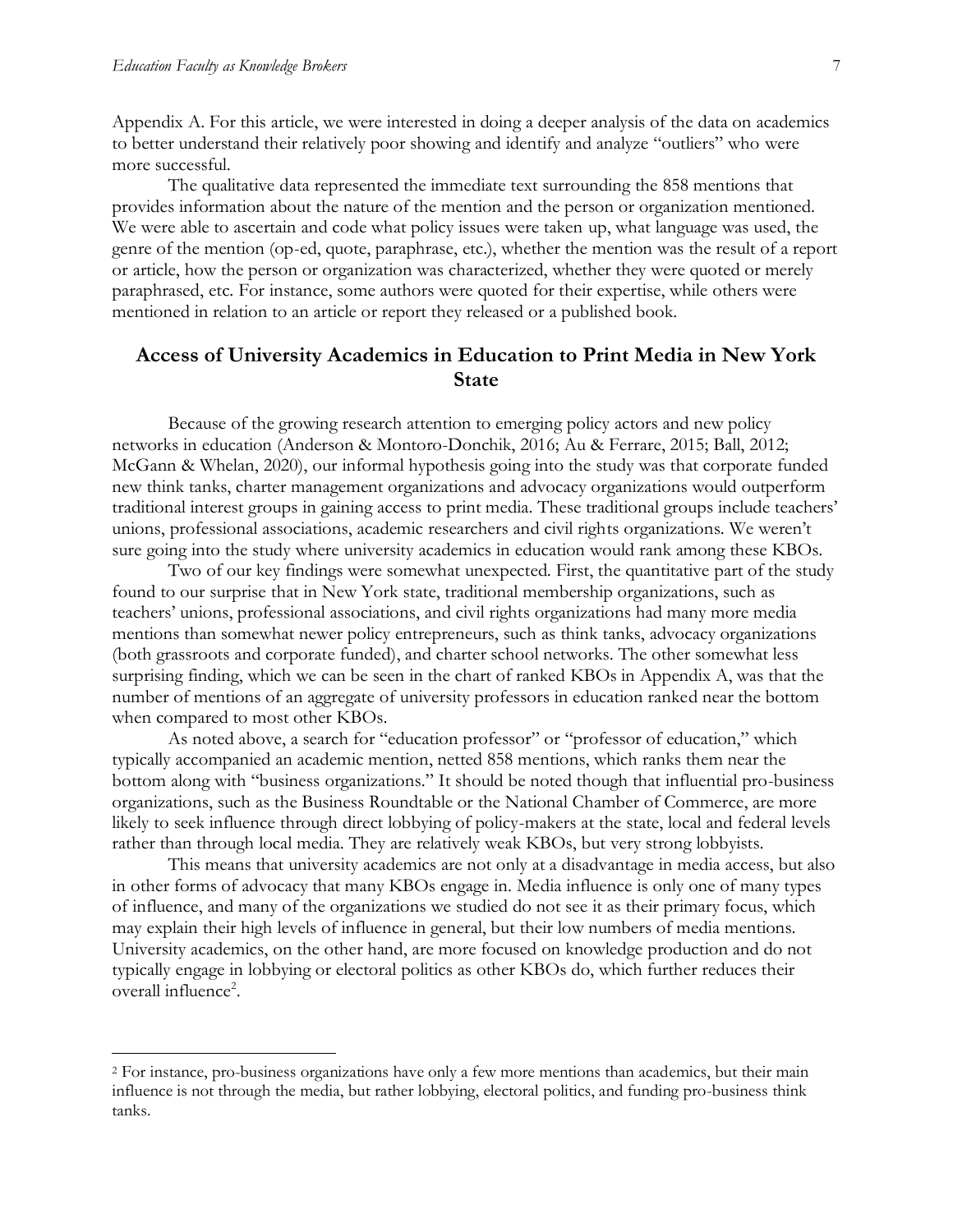While universities also lobby state legislatures and, to a lesser extent the federal government, the scope of their lobbying and their political activities are typically limited to seeking more funding for research. Individual academics may lobby on occasion, but outside of media access, their policy influence is exercised through consulting, providing expert testimony or writing amicus briefs for court cases. This is an important distinction since our data only captures knowledge mobilization through media access, but there are other ways that individuals and organizations mobilize knowledge.

The good news for educators is that through their membership organizations, they seem to continue to have considerable media influence at the local level where decisions about education are generally made through school boards and community input<sup>3</sup>. Our focus here, however, is on university academics in education and their access to media, and in this regard, universities are in a bind. On the one hand, reporters like to quote university faculty because of their association with research-based organizations that are viewed as unbiased. Universities, for their part are encouraging faculty to reach out more to the media, but lack the aggressive infrastructure of think tanks and their willingness to be viewed as ideologically biased (conservative, libertarian, liberal; Anderson, De La Cruz, & Lopez, 2017).

#### **Strategies of Academics Who are Effective Media Knowledge Brokers**

Based on those academics with the greatest levels of access to print media in New York state, we found a diverse set of characteristics and strategies that seemed to influence their effectiveness. We found that professors who were able to successfully access print media have a number of different profiles. Some drew on local reputations that they cultivated over the years or explicitly made themselves available to reporters. Many of these also had areas of expertise of interest to the media, such as in legal and equity issues or policy analysis. Others authored bestselling books that they or their publishers promoted. Some had popular blogs or had made a transition into being media personalities. Still others, directed research centers that produced research targeted to areas of interest to the media (See Table 3). We will first profile David Bloomfield, who had the highest number of mentions among academics.

David Bloomfield represents a professor with a strong local reputation who has cultivated a relationship with specific reporters at local newspapers. Bloomfield is a longtime professor at Brooklyn College and the CUNY Graduate Center and was previously general counsel for the New York City Board of Education and has served on boards and worked with the city of New York in other capacities. He has a strong media presence within New York state. In our study, he had 193 mentions in state and local media, the highest number of mentions among university faculty. In addition, his website states,

David C. Bloomfield is a frequent commentator in print, digital, and broadcast media. He has appeared in *Education Week, New York Times, Wall Street Journal, Politico, New York Post*, WPIX, Fox5NY, WNET, and others.

He lists 15 published op-eds between 2015-2019 and 12 television appearances during the same period and has served as expert witness in many education-related court cases.

 $\overline{a}$ 

<sup>&</sup>lt;sup>3</sup> This greater influence of unions and professional associations on local media may seem counterintuitive in the face of the success of conservatives to undermine public schooling and promote charter schools. However, much of New York state is rural and suburban where public schooling is still strongly supported and where charter schools are rare.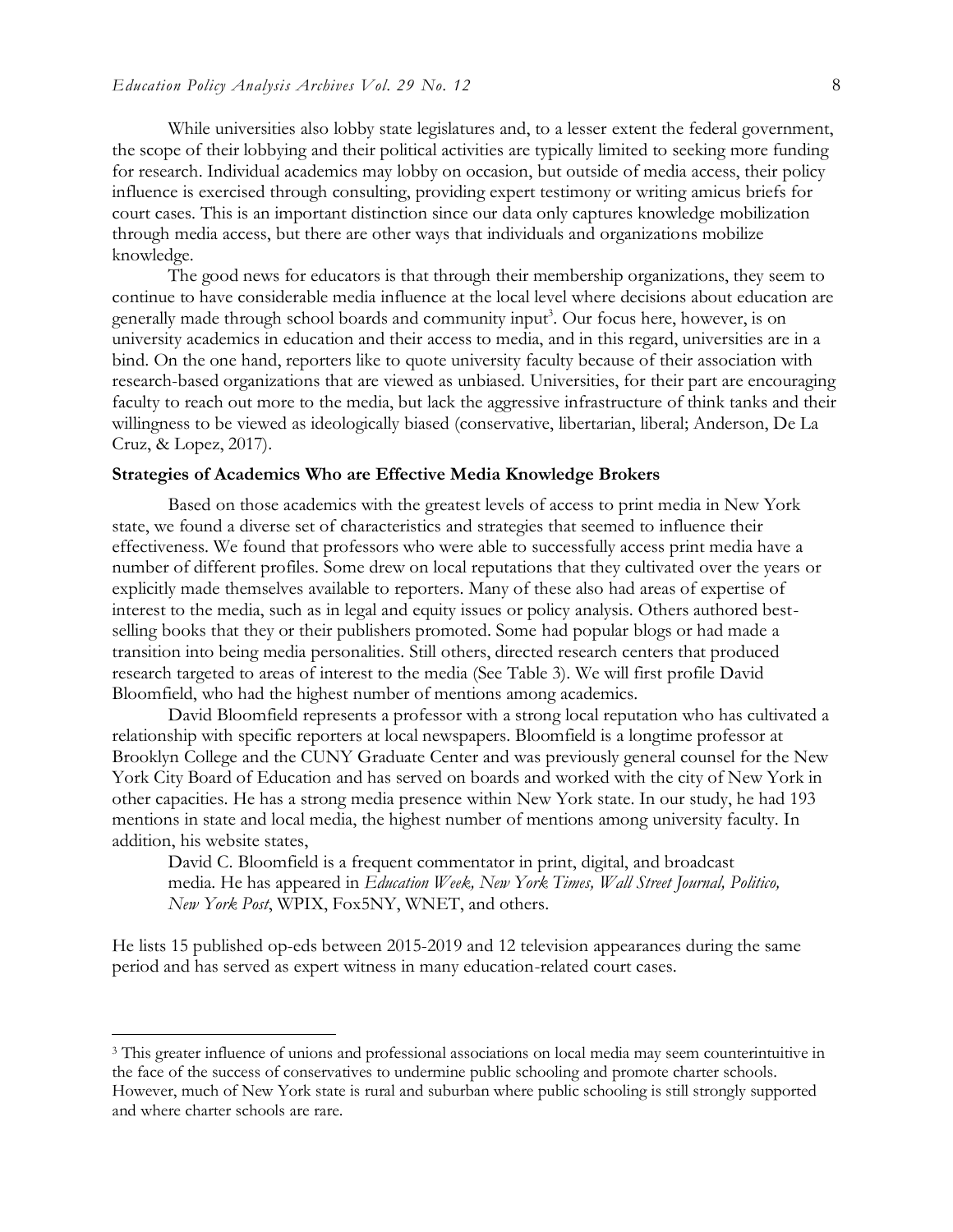# **Table 3**

| Faculty member      | New York state print | New York Times | Source of appeal to        |
|---------------------|----------------------|----------------|----------------------------|
| Name                | media (other than NY | mentions       | the media, expertise       |
|                     | Times), over 20      |                |                            |
|                     | mentions.            |                |                            |
| David Bloomfield,   | 193                  | 1              | Legal/policy               |
| CUNY, Graduate      |                      |                |                            |
| Center & Brooklyn   |                      |                |                            |
| College             |                      |                |                            |
| Diane Ravitch,      | 176                  | 35             | Popular blog/best-         |
| NYU, Emeritus       |                      |                | selling books              |
| Angela Duckworth, U | 108                  | 44             | Best-selling books         |
| of Penn             |                      |                | (grit)                     |
| Gary Orfield.       | 70                   | 5              | Education/Inequality       |
| <b>UCLA</b>         |                      |                | (Directs the Civil         |
|                     |                      |                | Rights Project)            |
| Howard Gardner,     | 70                   | 11             | Best-selling books         |
| Harvard University  |                      |                | (multiple intelligences)   |
| Carol Dweck,        | 54                   | 36             | Best-selling books         |
| Stanford University |                      |                | (Growth mindset,           |
|                     |                      |                | psychology of success)     |
| Pedro Noguera,      | 46                   | 17             | Best-selling books on      |
| <b>USC</b>          |                      |                | race and education         |
|                     |                      |                | and former director of     |
|                     |                      |                | The Metropolitan           |
|                     |                      |                | Center NYU.                |
| Alan Singer,        | 38                   | $\overline{4}$ | Blogs for <i>Daily Kos</i> |
| Hofstra University  |                      |                | (previously Huffington     |
|                     |                      |                | Post) history/social       |
|                     |                      |                | studies                    |
| Sara Goldrick-Rab,  | 33                   | 31             | Inequality/higher          |
| Temple University   |                      |                | education                  |
|                     |                      |                | (controversy over her      |
|                     |                      |                | tweets in Wisconsin)       |
| Marc Lamont Hill,   | 27                   | 39             | Academic and Media         |
| Temple University   |                      |                | personality                |
| Michael Rebell,     | 25                   | $\overline{0}$ | Legal/policy. Led          |
| Teachers College,   |                      |                | Campaign for Fiscal        |
| Columbia            |                      |                | Equity in New York         |
| Linda Darling-      | 25                   | 6              | Best-selling books         |
| Hammond,            |                      |                | (teacher                   |
| Stanford            |                      |                | education/policy)          |
| David Berliner,     | 23                   | $\overline{4}$ | Best-selling books         |
| Retired, ASU        |                      |                |                            |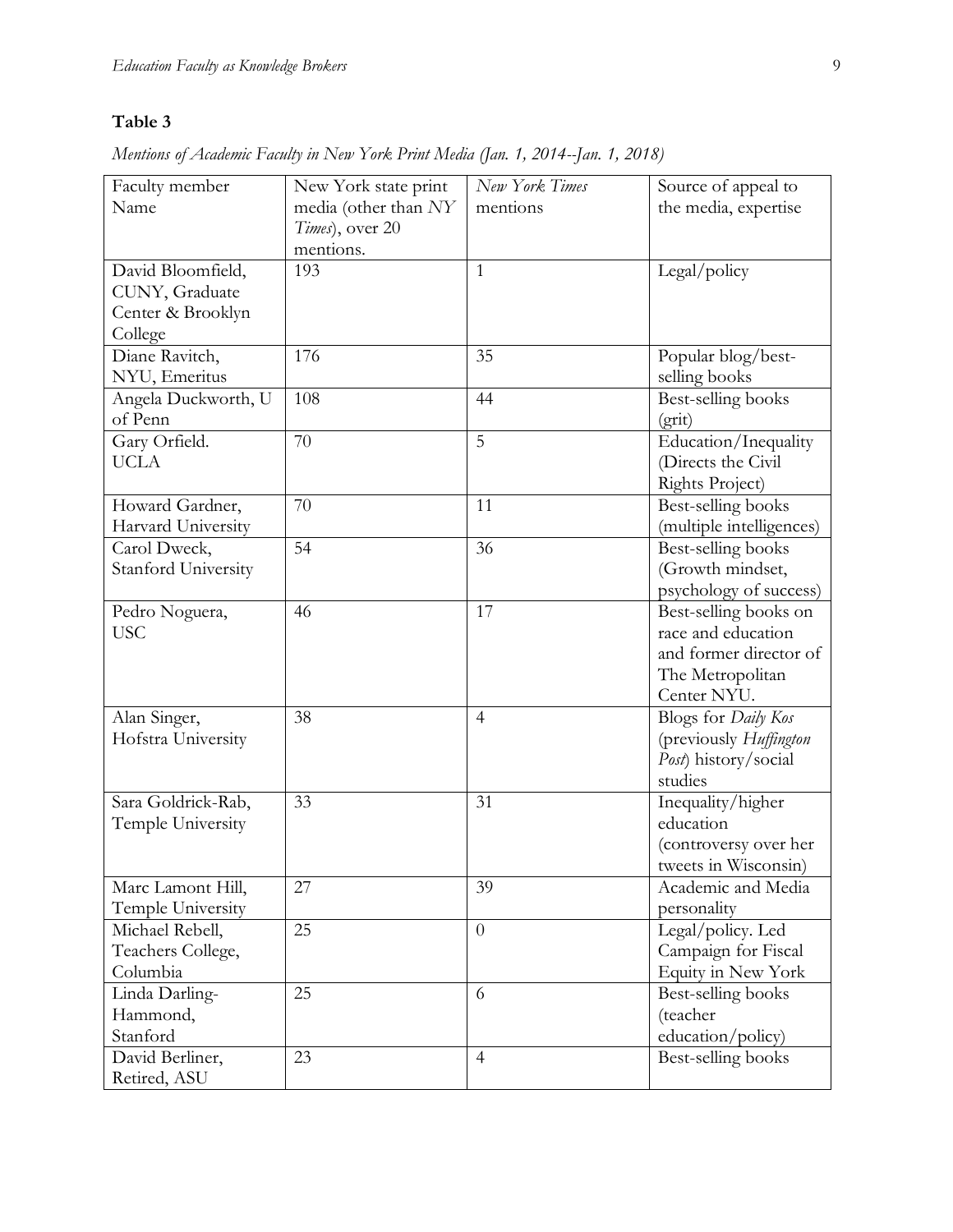An analysis of his 193 mentions shows that he was contacted by reporters and quoted extensively (as opposed to merely mentioned or paraphrased) as well as authoring several op-eds. His mentions were from specific publications: *New York Post*, *New York Daily News*, *Buffalo News* and *Chalkbeat*, showing that major education reporters at those venues have him on speed dial to comment on controversial issues related mostly to New York City and state legal/policy issues. Those reporters include Ben Chapman (*New York Daily News*), Susan Edelman (*New York Post*), Jay Rey (*Buffalo News*), and Alex Zimmerman, Patrick Wall, and Sarah Darville of *ChalkBeat.*

Our data that compares mentions in a national media outlet like the *New York Times* vs. local and state media suggests that the criteria for media attention in these markets may be different. For instance, Bloomfield is an academic who has cultivated a strong local and state media presence, but not so in the *New York Times*, which has a national and international presence. He was by far the most mentioned academic in the New York state print media (minus the *New York Times*), and yet he had only one mention in The *New York Times*. His one mention in the *New York Times* during the four-year period under study, compares to four academics (only one being New York-based) who each had over 30 mentions.

The other difference between David Bloomfield and many other academics cited in the media is that there were no references to his research or publications. He was contacted by reporters for his legal/policy expertise and, as he noted in a personal communication, his willingness to make himself available to reporters.

Bloomfield also notes,

I gained tenure and full professor through a series of short articles and a short book, as well as lots of campus service and at least adequate teaching, with publications intentionally aimed at meeting minimum tenure benchmarks so that I could get on with my preferred non-academic modes of written communication in my field of choice (personal communication, 2020).

This approach is less viable for non-tenured faculty today, even in less research-intensive universities, where expectations for publications and grant funding have escalated. Bloomfield also notes that his previous work as a teacher and as general counsel for the New York City Board of Education gave him a deep understanding of the education system and a high media profile that most academics lack.

Bloomfield's lack of mentions in the *New York Times* illustrates the importance of relationships with reporters, but also the fact that local and national media have different audiences interested in different issues. Local and state-level media are more likely to cover debates about taxes, school finance, law suits, teacher evaluation, teachers' unions, outsourcing education services, prayer in schools, gendered bathroom usage, etc. which occur daily or weekly in towns and cities across the U.S. And while the local paper is an at-risk institution (Fausset, 2019), it is still—even more than talk radio or broadcast news—where news about education is mostly accessed.

In this media environment, years of insider knowledge and legal and policy expertise makes an academic like Dr. Bloomfield the person to call for an interpretation of a recent law suit, legal decision, or political maneuver. Another key to his success with state and local media is that he has lived and worked in New York for decades, developing professional and political networks over the years.

Stylistically, Bloomfield, although politically liberal, can usually be counted on to take an iconoclastic and sometimes provocative position on issues, being critical of both the Bloomberg and DiBlasio mayoral administrations. Although reliable as a knowledgeable academic, he has a flair for the provocative turn of phrase. For instance, in a 2017 article, in which UFT president Michael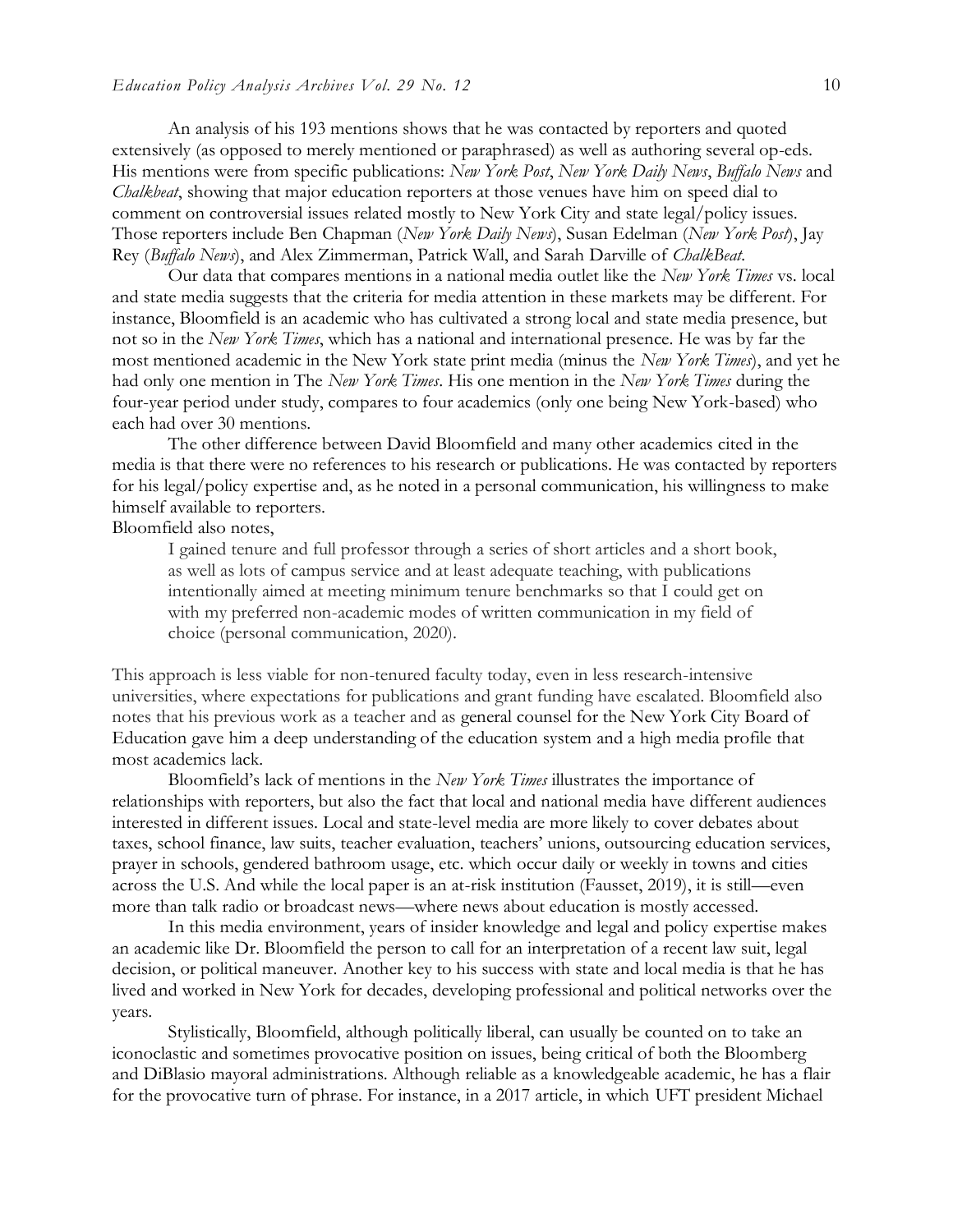Mulgrew and NYCLU president Donna Lieberman, both argued against a New York State constitutional convention, saying it could erode funding for public education, Bloomfield argued the opposite.

"Instead of eroding school funding, a constitutional convention could ensure it flows directly into school budgets," said David Bloomfield, a professor of education, law, and public policy at Brooklyn College and the CUNY Graduate Center. More than 10 years after the Campaign for Fiscal Equity lawsuit settlement, which ruled the state had to allocate more money to schools in order to provide students with a "sound basic education," advocates say schools are still owed billions of dollars. (The governor disputes that.) Bloomfield said that without a radical change like a constitutional convention, "there is no hope" for school funding reform. "The current political apparatus is fixed for incumbents and crooks," he said.

This ability to provide a sound analysis, backed by his academic credentials, but with a flair for the provocative makes Bloomfield a popular source for reporters. However, this style is more congruent with media outlets like the *New York Post, New York Daily News*, and *Chalkbeat*, where most of his quotes appear. A newspaper like the *New York Times*, might find this more combative style less attractive.

Michael Rebell, a professor at Teachers College, Columbia has a profile similar to Bloomfield. Although he had fewer mentions than Bloomfield in the four years of our study, his founding legal work with the New York State Campaign for Fiscal Equity has given him a high profile with New York media over the years. It is likely that had we chosen earlier years in which the campaign was more active, his mentions would have been much higher. Rebell represents a strategy of media access that includes what Thrall (2006) called "making noise and making news" (p. 416).

Knowing that protests and activism tends to make the news, Rebell, in classic advocacy coalition style (Weible & Sabatier, 2007) built an alliance among, The Campaign for Fiscal Equity (CFE), which Rebell helped to found, the Alliance for Quality Education, which was a parent organizing group that CFE created, the Shott Foundation, and other organizations and individuals, including famous celebrities. They organized protests and marches to Albany that were widely covered by the media and their use of celebrities also got the media's attention (Korten, 2009). Rebell combined Bloomfield's credibility in legal and policy issues with engaging in activism as a strategy for gaining media access.

Because many academics move from university to university, they often do not develop relationships with local media or involve themselves in local politics. Nor does the incentive system of universities—even in applied fields like education—encourage faculty to climb out of the ivory tower. For an assistant or associate professor seeking tenure and promotion, Bloomfield and Rebell's approaches would likely have opportunity costs in terms of professional advancement today. The data gathered by Fischman, Anderson, Tefera, and Zuiker's (2018) discussed above supports concerns that faculty in many colleges of education, perceive that in today's university culture, they would not likely receive tenure or promotion if they followed this route.

While a university academic like Bloomfield is cited in local and state media, his profile is less appealing to national and international media like the *New York Times*. The *New York Times* seemed to favor authors of best-selling books, such as Angela Duckworth, Diane Ravitch, or Carol Dweck or academics who were at the center of major controversies, such as Sara Goldrick-Rab and Marc Lamont Hill. While being New York-based was an advantage for gaining access to local and state media, it did not seem to be a major factor for the *New York Times*.

Marc Lamont Hill is a unique case in that while the controversy over his pro-Palestine comment (Rosenberg, 2018) netted him several mentions in the *New York Times*, most of his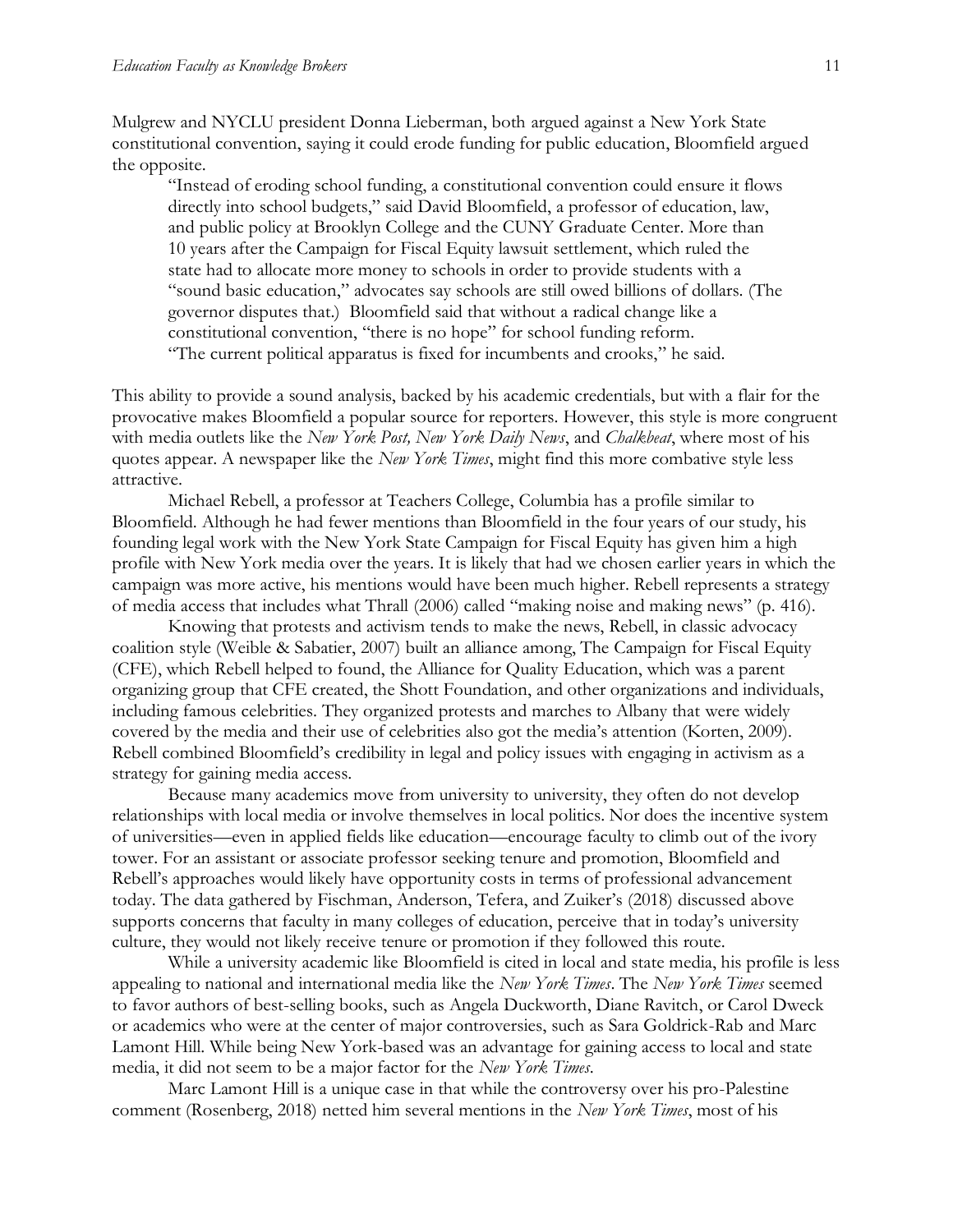mentions were related to his high media profile and the 2016 book *Nobody: Casualties of America's War on the Vulnerable, From Ferguson to Flint and Beyond*. Lamont Hill is one of several university academics turned media personality, and such exemplars may provide insight into how faculty might manage their media and academic careers. Lamont Hill has struggled, sometimes successfully, sometimes unsuccessfully, to juggle both careers.

British criminologist David Wilson, a sought-after academic on British TV discusses the trade-offs in straddling academia and the media. "There are tensions too within academia. Some now label me a populist who has dumbed-down and sold out, even if I continue to publish monographs and peer review articles, act as [director of a research centre,](http://www.bcu.ac.uk/research/-centres-of-excellence/centre-for-applied-criminology) and edit the *Howard Journal of Criminal Justice*" (Wilson, 2013, p. 2). Both Lamont Hill and Wilson became television personalities, but this exposure also made them sought after for comments by the print media.

Many tech-savvy young faculty are producing traditional research while also mobilizing knowledge via Facebook, Instagram, podcasts, Edtalks, Tweeting, and blogging (Vazquez Heilig & Jameson Brewer, 2019). Although most education blogs are by non-academics or run through media and other organizations, faculty like Julian Vasquez-Heilig, Bruce Baker, Diane Ravitch and Alan Singer manage to blog regularly to a large audience. In addition, some academics are either full professors or retired emeritus faculty who are no longer up for tenure or promotion and are increasingly engaging with a wider audience through elaborate websites, blogging and publishing books that appeal to a more mainstream audience.

The most mentioned academics, who tend to be retired or nearer the end of their careers, bear this out. In the New York state area, New York-based education bloggers, like Diane Ravitch (176 mentions), and to a lesser extent, full professor, Alan Singer (38), tend to have high mentions. Although they are more associated with psychology than education, Angela Duckworth (108) and Carol Dweck (54), published bestseller books heavily applied to education: *Grit: The Power of Passion and Perseverance* (Duckworth, 2016), and *Mindset: the New Psychology of Success* (Dweck, 2006/2016). Howard Gardner (70) also published a series of bestselling books on multiple intelligences. Besides blogging, Diane Ravitch also published bestselling books on school reform, such as *The Death and Life of the Great American School System* and *Reign of Error.* It should be noted that, besides publishing books for a broader audience, these academics have published more traditional academic research. Popular, best-selling books are often discounted as non-rigorous publications by tenure and review committees.

Others with high numbers of media mentions either directed university research centers or were high profile researchers in areas of interest to the media. Gary Orfield (77), co-directs the wellknown Civil Rights Project at UCLA (formerly at Harvard University); Pedro Noguera (46) directed the Metropolitan Center for Research on Equity and the Transformation of Schools at NYU; and Linda Darling-Hammond (25) directs the Learning Policy Institute at Stanford University. The faculty in our study that received high levels of media access represent a plethora of strategies. Their experience suggests that building a relationship with reporters, engaging in blogging and other social media, publishing books for a wider audience, being active in local politics, and an association with a research or policy institute enhances effective knowledge brokering for university faculty. We also found that in education, knowledge in psychology, economics, and legal/political expertise were more highly valued by the media than other forms of knowledge. The data also demonstrate that local universities and scholars tend to interface with local media more than those from other states.

It is notable that the faculty with high mentions are nearly all either toward the end of their careers or are retired. While it is true that younger scholars are busy getting tenure and promotion within an intensified and demanding university workplace, a study of social media would likely find that many younger scholars are using various forms of social media to disseminate their work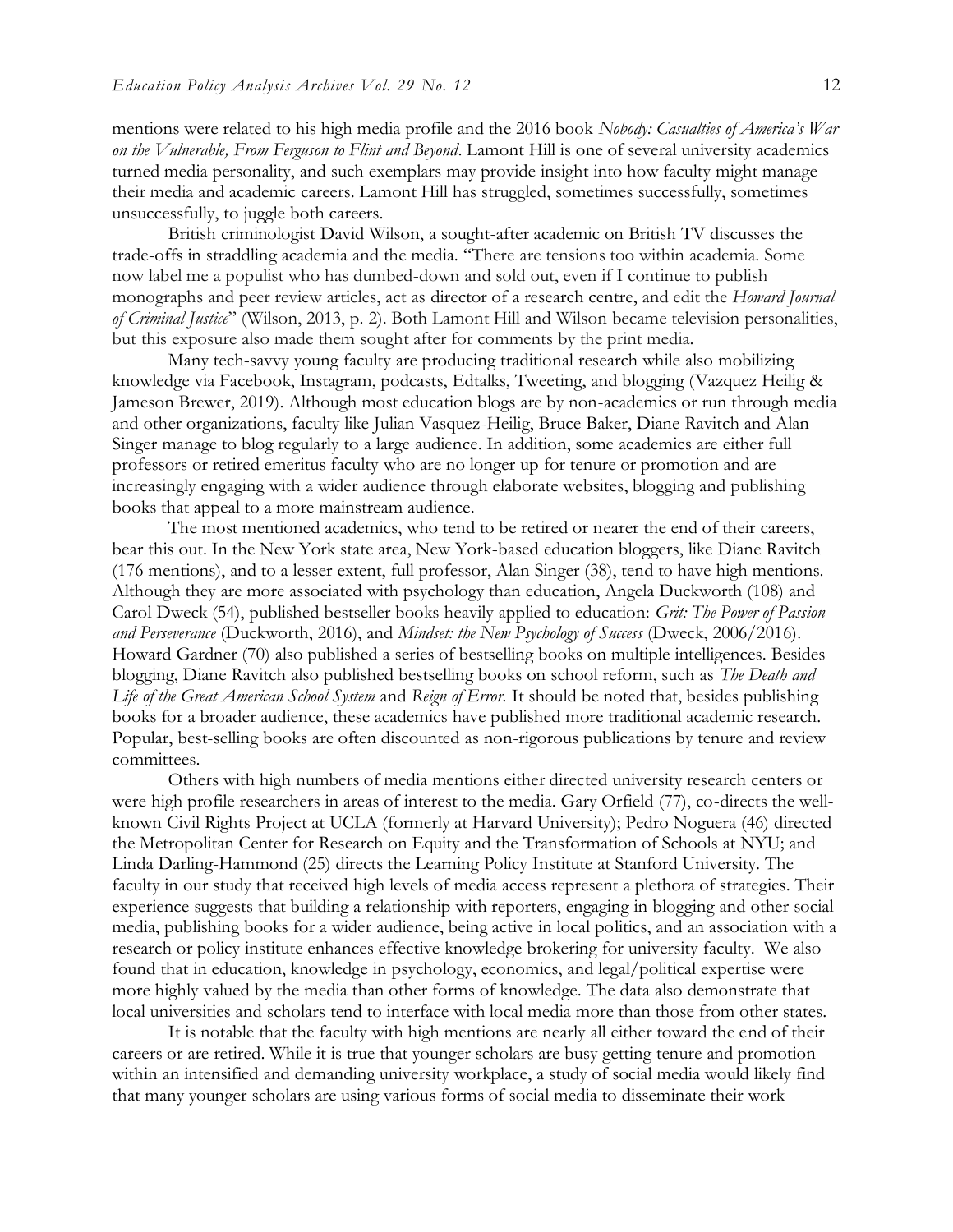compared to the faculty with greater presence in print media (Vazquez Heilig & Jameson Brewer, 2019).

#### **Comparisons of Academics with Non-Academic Knowledge Brokers in Education**

Many education academics are consulted for comment by print media, and universities are increasingly hiring media specialists, but our data showed that they were generally outperformed by other influential individuals working in education. High level education bureaucrats and leaders of local teachers' unions were understandably mentioned far more often in local media. New York City Chancellor, Carmen Farina, who was chancellor during the period of the study, had 4,420 mentions and Maryellen Elia, who was State Commissioner of Education during most of the period of the study, had 2,485 mentions. In addition, when linked to the search term "education," Michael Bloomberg, mayor of New York City during the study, had 1,333 mentions. Likewise, Michael Mulgrew, who was head of the United Federation of Teachers (UFT) in New York City, had 649 mentions and Randi Weingarten, head of the American Federation of Teachers during the study had 432 mentions. These are all powerful leaders of important organizations that the media would systematically seek comment from. Therefore, it is perhaps unfair to compare them to individual university faculty, who at best might direct a small research center.

There is, however, a more comparable group of knowledge brokers who are associated with conservative think tanks or are independent writers. For instance, E.J. McMahon is the director of the conservative Empire Center for Public Policy, a member of the State Policy Network, and its intellectual leader. He is also an adjunct fellow with the libertarian Manhattan Institute. McMahon has 747 total mentions and 134, when linked to the search term "education." This is more than any education scholar other than David Bloomfield and Diane Ravitch. He also had 23 mentions in the *New York Times* (6 when controlled for education). Much like Bloomfield, his expertise is enhanced by thirty years of experience as an Albany-based policy analyst, and therefore has deep expertise in state policy and broad connections with reporters and legislators.

The Empire Center uses its resources strategically to target specific issues. It can gear its work toward the issues that arise weekly or monthly and be prepared to respond. Academics, on the other hand, tend to have specific areas of research specialization and are often hesitant to venture too far outside their areas of expertise. This makes them strategically less agile in terms of responding to the issues of day. They also insist on research-based responses, whereas few think tank reports, commentary or blogs are research based.

Although the Empire Center releases reports almost monthly, it does not solely rely on its reports being picked up by media outlets; they package their messages as a press release, a commentary, and in their blog, NYTorch, where many of their reports, commentary and press releases are repackaged. The center does little empirical research, so its press leases, reports, and blogs are largely written by Center staff, mainly E.J. McMahon and Bill Hammond. For instance, the Center released a report on April 27, 2020, that responds to the COVID-19 crisis, suggesting seven essential steps for promoting the recovery and renewal of New York's economy. These steps are not grounded in any evidence or research, but are essentially libertarian talking points, such as avoid tax increases and freeze public-sector pay across the board. But McMahon's legitimacy and connections to legislators are a big factor in their relative success. They are adept at getting attention not only in the print media, but also on television, talk radio and social media, and they take on bread and butter issues of importance to local communities.

However, McMahon and Bloomfield differ in the amount of support their organizations provide. Unlike, Bloomfield, who is a full time academic with teaching, research, and service responsibilities, McMahon and other think tank knowledge brokers dedicate their time to influencing the media and legislators. While state-level think tanks tend to have smaller budgets and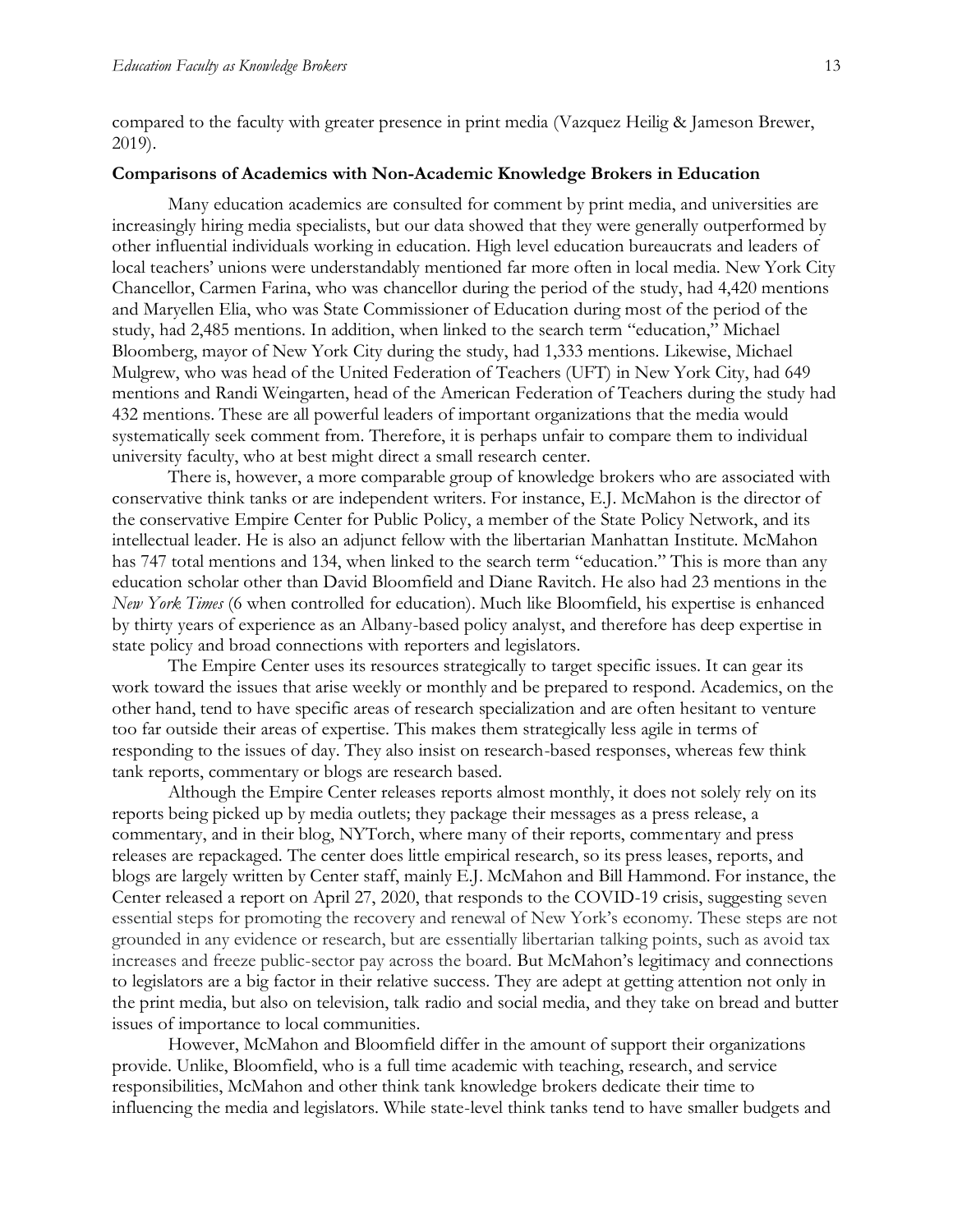staffs than their national counterparts, they often hire directors who believe in their, in this case, libertarian ideology and who have some experience with or knowledge of state legislatures. The examples of Bloomfield and McMahon support studies of media access that have found that being local and having organizational resources are key determinants of access (Andrews & Caren, 2010).

#### **Seeking Both Academic Legitimacy and Greater Media and Policy Influence**

University faculty might learn from successful practices of think tanks and advocacy organizations, but they must do so without jeopardizing their legitimacy as evidence and researchbased brokers. Traditionally, university academics have been perceived (whether rightly or wrongly) as producing if not disinterested knowledge, then at least evidence-based knowledge. Especially in an age of "alternative facts," this image of the university and its research faculty as a site of evidencebased knowledge makes them appealing to the media; yet, this knowledge is seldom disseminated effectively nor written in a way that is media friendly. This dilemma reveals

tensions between (a) strategies aimed at incentivizing faculty to secure more grant funding, obtain more publications in journals with high JIFs, [journal impact factors] and increase citations and (b) debates about what could constitute impactful, accessible, and usable scholarship (Fischman et al., 2018, p. 10).

Yet, pressures for national rankings and revenue streams too often increase rather than decrease an emphasis on the former, disincentivizing faculty—particularly those seeking tenure or promotion--from engagement outside the academy. Furthermore, academic journals are behind paywalls and not accessible to policy-makers and the public. There is currently a strong move to make research more widely available to the public. For instance, in Europe, an initiative called Plan S stipulates that scientific research that is funded by the state cannot be behind a paywall and must be open to the public (Quaderi et al., 2019). This promises to radically alter the business plan of the publishing industry. Nevertheless, this does not solve the problem of making the work itself more user-friendly.

There is a long-standing debate about the accessibility of academic language (Barnard, 2010; Lather, 1996), which is beyond the scope of this paper. The issue of accessible language is particularly acute in professional schools like education in which we do more applied than basic research. Unfortunately, with *U.S. News and World Report* rankings at stake, colleges of education and other professional schools feel pressured to complete with the criteria of rigor and the often arcane language established in the arts and sciences.

But not only do KBOs more effectively use language, they also have a better understanding of the power of framing issues. Lakoff (2009) reminds us that academics (and Democrats) fail to understand the importance of framing issues to win an argument as opposed to making a rational argument or presenting evidence. The brain's neural networks respond physiologically to repetition and surface frames easily activate deeper ones. Many KBOs understand this and their mentions in the media were clearly attempts at framing or reframing an issue ideologically. Academics tended to focus more on the substance of the issue, thus, perhaps winning the rational argument and ceding the frame to conservative KBOs. This may help explain why since the 1980s KBOs have been so successful at shifting the ideological frame from a pro-public sector frame to an anti-public sector, managerial frame.

In interviews with prominent staff from think tanks, education advocacy organizations and university-based education policy centers, McDonald (2013b) identified dominant frames in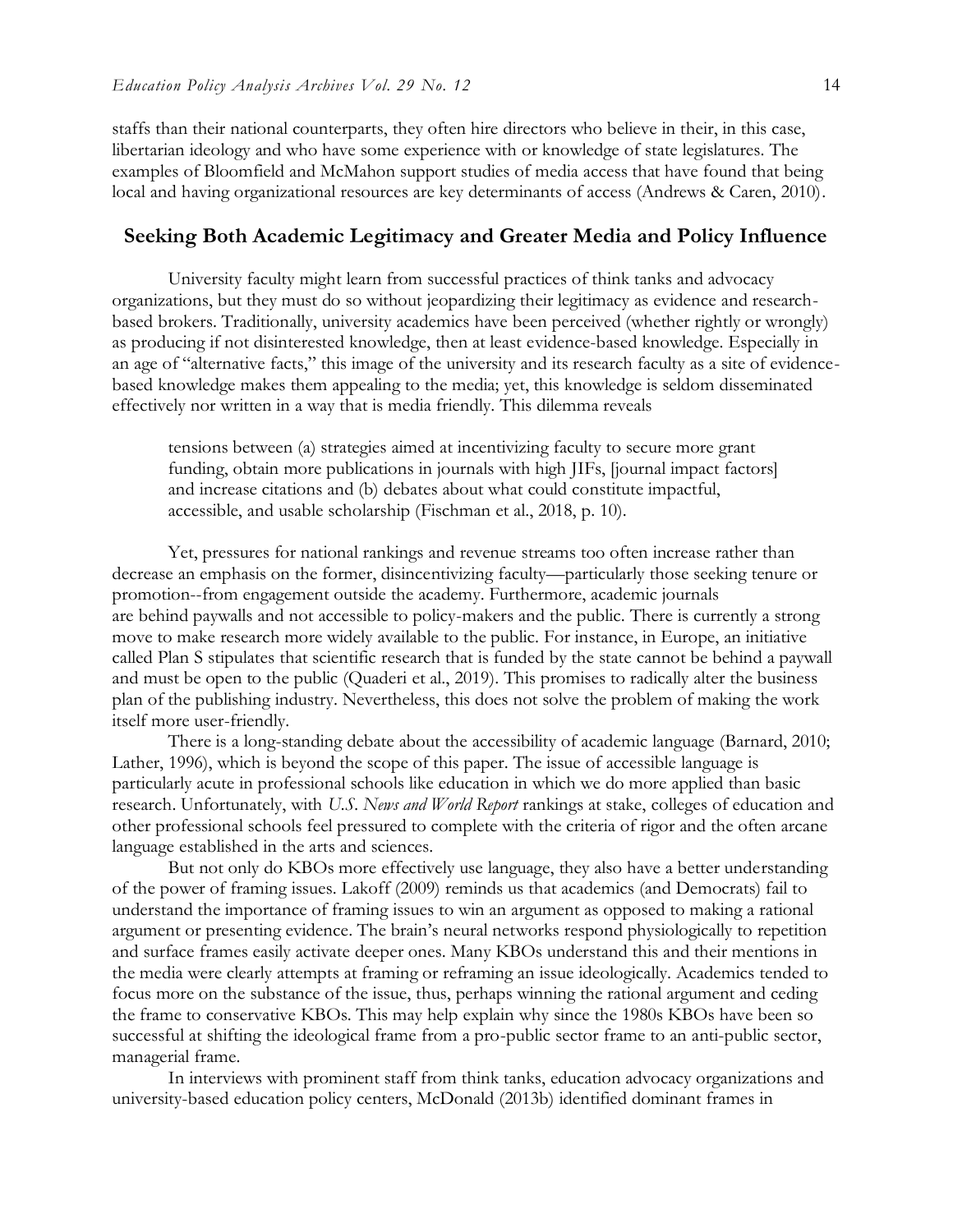education policy that have largely been influenced by market and managerial frames promoted by KBOs since the 1980s. These include 1) framing public education as in crisis, 2) the production of human capital as the goal of education, and 3) teachers' unions as the problem. She also found that in the area of educational reform there was little diversity in education policy discourse across both liberal and conservative think tanks and policy organizations in Washington DC.

These dramatic shifts in how public education is framed ideologically are reminders of the powerful effects new policy entrepreneurs have had in mobilizing knowledge. As academics struggle to find their voice in the policy conversation, they will have to struggle with their identities as knowledge mobilizers as well as the constraints that the new managerial university imposes on them.

There are ways to parlay academic research somewhat efficiently into multiple genres. The results of academic research can be published in an academic journal, but a shorter, more accessible version can be published in a practitioner journal. Such journals or magazines are often distributed to thousands of members of professional associations. The same results can also be published as a policy brief with, for example, the National Education Policy Center at the University of Colorado, Boulder, and written up as an op-ed for a local or national newspaper.

There are also new media outlets that combine journalism and academic research. For example, *The Conversation* is a new hybrid of journalism and academia in which academics write short articles for a broader public on relevant issues. Outlets of this kind can be a way for academics to efficiently get their scholarship out to a broader audience that is increasingly seeking reliable sources of information. However, doctoral programs would have to include these genres of writing in their curricula and promote forms of knowledge mobilization beyond the dissertation and journal articles. We also need more research on how academics are using social media and essentially creating their own media. What is the reach of academic blogs, podcasts, and Facebook pages, and how might we use them more effectively?

Many faculty also have active social media outlets through which they can disseminate their findings. In the meantime, faculty in applied fields must continue to press for the recognition of multiple forms of knowledge mobilization in tenure and promotion reviews.

Some university research centers are emulating some think tank strategies. For instance, we found that a report accompanied by a press release is a strategy used by many think tanks and advocacy organizations, and we found that mentions of an organization tended to spike when they released a report. This strategy has been used successfully by some faculty and research institutes during contentious debates that catch the public's attention.

For instance, a report by Stanford's Center for Research on Education Outcomes or CREDO (2009) that compared charter and public schools was widely reported in the media, as was the academic exchanges that followed. The same has been true of previous debates over reading methods ("the reading wars") and bilingual education. This research was mobilized in the context of assaults by conservatives on public schooling, bilingual education, and literature and whole languagebased approaches to reading. However, in most cases conservative ideology trumped research evidence as we saw successful anti-bilingual education ballot initiatives, more decontextualized reading instruction and a proliferation of charter schools and vouchers. Such controversies attract media attention, though, and many academics were consulted on these issues. Many university-based research centers that employ full-time researchers have made producing rigorous, but user-friendly reports their main strategy, although with some exceptions, it isn't clear how effective they are in disseminating them. Too often they languish on their website.

As positions in academia become less appealing for some, and positions in education are decreasing due to competition from alternative pathways to teaching and leadership, more doctoral students are taking jobs in research centers. Research centers are in a position to be more effective at knowledge mobilization since they hire full time researchers who are not bound by the process of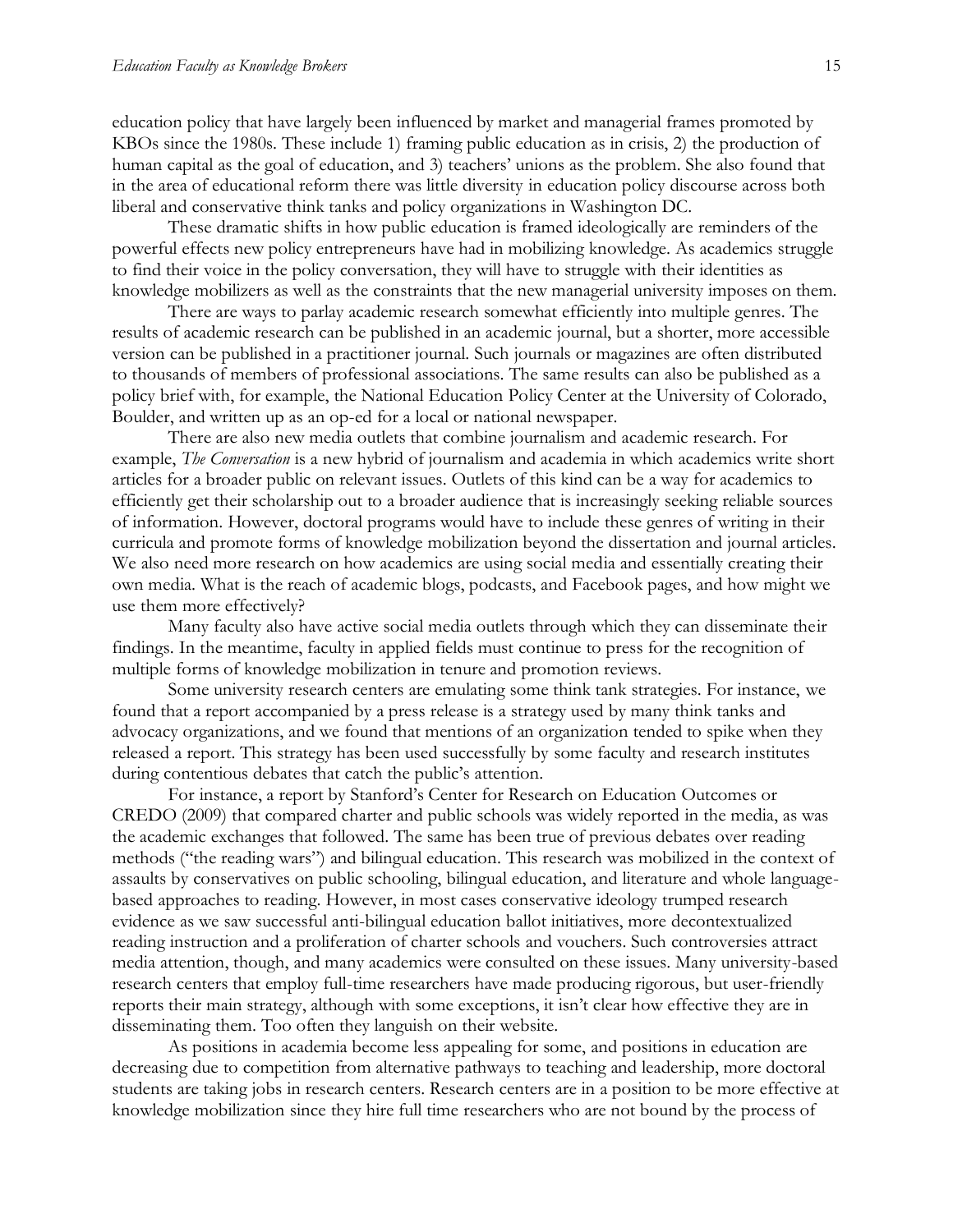$\overline{a}$ 

tenure and promotion, allowing them to disseminate their work through multiple genres. Yet, based on their low number of media mentions, they are still not nearly as effective at accessing the media as advocacy think tanks are.

Beyond releasing reports, advocacy think tanks prepare media friendly packages that busy reporters can access easily, produce media friendly websites, focus on getting opinion pieces published in newspapers, cultivating relationships with reporters and editors, and give talks and hold press conferences. Research centers could do the same with the difference being that they have more rigorous scholarship to disseminate than advocacy think tanks do<sup>4</sup>. On the other hand, they still lag behind corporate-funded think tanks in funding and infrastructure. So, as is the case with academics, this means much of their time goes into grant-writing and doing funded research rather than knowledge mobilization.

As noted above, media access is just one way to influence public opinion and indirectly, policy outcomes. KBOs are increasingly focused on more than merely influencing public opinion; they also want to influence legislators and electoral politics (De Bruycker, 2019; Trapp & Laursen, 2017). In the US, the extent to which organizations can influence legislators and engage in electoral politics is linked to their tax status. As 501(c)3s, most KBOs cannot focus their work on lobbying and electoral politics. For this, they need a 501(c)4 status and a Political Action Committee (PAC). Many KBOs have their own 501(c)4s and PACs or they are part of a network of other organizations that can do more direct legislative and electoral advocacy. To the extent that they have network support for political and electoral advocacy, they can focus their main efforts on the media. Universities, on the other hand are primarily focused on research and teaching and as previously noted incur opportunity costs if they stray too far from their mission (Anderson et al. 2017). This limits the extent to which they can engage in overt advocacy or electoral politics, but it shouldn't keep them or individual faculty from building networks and alliances with organizations that can do this kind of advocacy.

Nearly all KBOs today belong to coalitions of networks of other like-minded organizations and engage in multiple strategies to get access to the media. Other than networking at conferences, academics are not very good at building alliances with other KBOs that have this capacity. Several KBOs could be natural allies for academic faculty. For instance, teachers' unions and civil rights and grassroots advocacy organizations could use the skills of university researchers and academics could get their work out to a wider audience of teachers and organizers. For example, Education International (EI) is a global federation of teachers' trade unions consisting of 401 member organizations in 172 countries and territories that represents over 30 million education personnel from pre-school through university. EI is working with university academics to produce an extensive body of research as part of their campaign against privatization and commercialization of education on a global scale (Education International, 2020).

Given the strong showing of local professional associations in media mentions in our previous study (author), academics might forge stronger relationships with their membership as well. These KBOs, made up of school board members, superintendents, school administrators, school business and finance professionals, and librarians were heavily consulted by reporters on local education issues, demonstrating that they have a high level of expert credibility, at least on local issues. While school boards were eliminated under mayoral control in New York City, their professional association's 1,118 mentions in state-wide media shows they still enjoy considerable media access state-wide.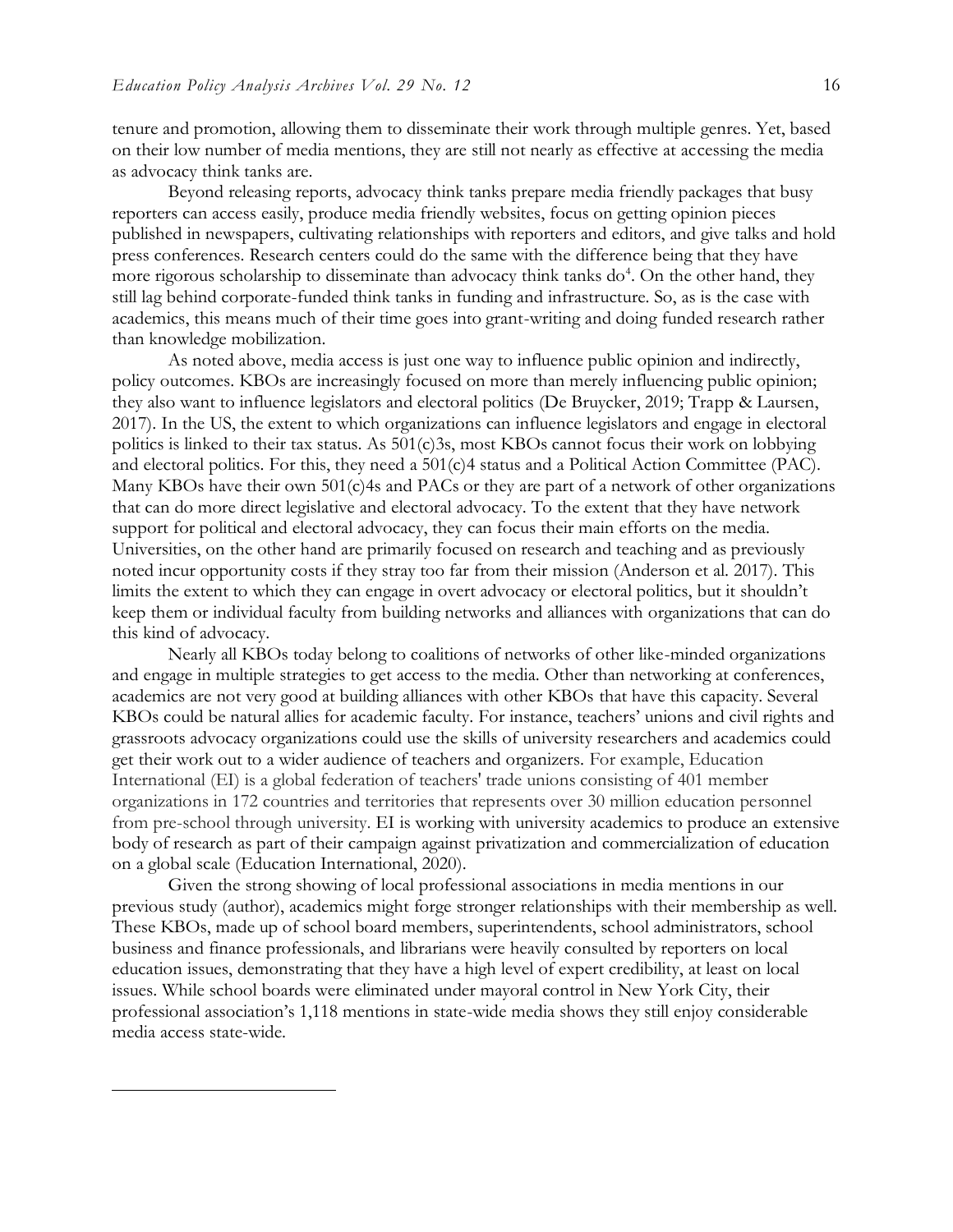Academic researchers largely attend research conferences, such as the Annual Meeting of the American Educational Research Association, but might do well to consider affiliating themselves with these professional associations if they want to have greater influence outside academia. These professional associations might provide academics some of the infrastructure to access the media that they otherwise lack.

As noted above, academics are somewhat limited to the social field of knowledge production, while think tanks can straddle social fields, such as journalism, lobbying, and advocacy. This creates a dilemma for academics. Their credibility rests on the perception that they produce disinterested, peer-reviewed, rigorous knowledge, but to the extent they become associated with advocacy organizations or social movements or have a strong media presence, their credibility as scholars may be diminished.

#### **Conclusion**

The issue of how academic research can be mobilized to enter the conversation around policy and practice has been a concern for decades (Weiss, 1977). Our study looks at a subset of knowledge mobilization; that is, access by university academics to local and national print media. While academics do not seem to be able to compete effectively with other knowledge brokering organizations, influential government and union officials or public intellectuals, we have identified both daunting limitations and some promising strategies that academics might leverage. While academics do not appear to be at the forefront of mobilizing knowledge to influence school reform or public opinion, we have provided some outlier exemplars of academics that have been successful at accessing the media.

School reforms from high stakes testing, to school choice, to mayoral control are more likely to be grounded in ideology and issue framing than research, in spite of a discourse of evidencebased policy and practice (Mehta, 2010). While traditional policy actors like teachers' unions, professional associations, and civil rights organizations continue to wield influence, a plethora of new actors heavily funded by dense networks of venture philanthropists and corporate money are now vying for influence as well (Ball, 2012). In the face of such a crowded and well-funded field, our interest in this study was to explore more systematically, what we were observing anecdotally: the ways academics are beginning to develop strategies to get their peer-reviewed research into the policy conversation about education reform in local and national media.

While academics are struggling to disseminate their work more broadly, they are also impacted by work intensification, the demand for more and narrower forms of scholarly production as a response to university rankings, and the need to create new revenue streams as the state withdraws support to universities. These shifts in academic labor conditions leave academics with less time and infrastructure to engage in broader forms of knowledge mobilization. Ironically, to the extent that scholars are encouraged to become more entrepreneurial and promote their universities' brands, they, like their employers, come more and more under the influence of corporations, foundations, and venture philanthropists, who are unlikely to fund research that departs too sharply from their scholarly agendas, material interests, or political ideologies. This dilemma, perhaps more than engaging in political advocacy, challenges the notion of disinterested knowledge, which is a source of university academics' credibility in an age of increasing political spin.

In this age of misinformation and disinformation, university researchers in education find themselves in a position that should be advantageous to them, but which they seem unable to leverage. Under the current set of incentives, academics will likely continue to present research studies at academic conferences and publish them in academic journals, most of which are behind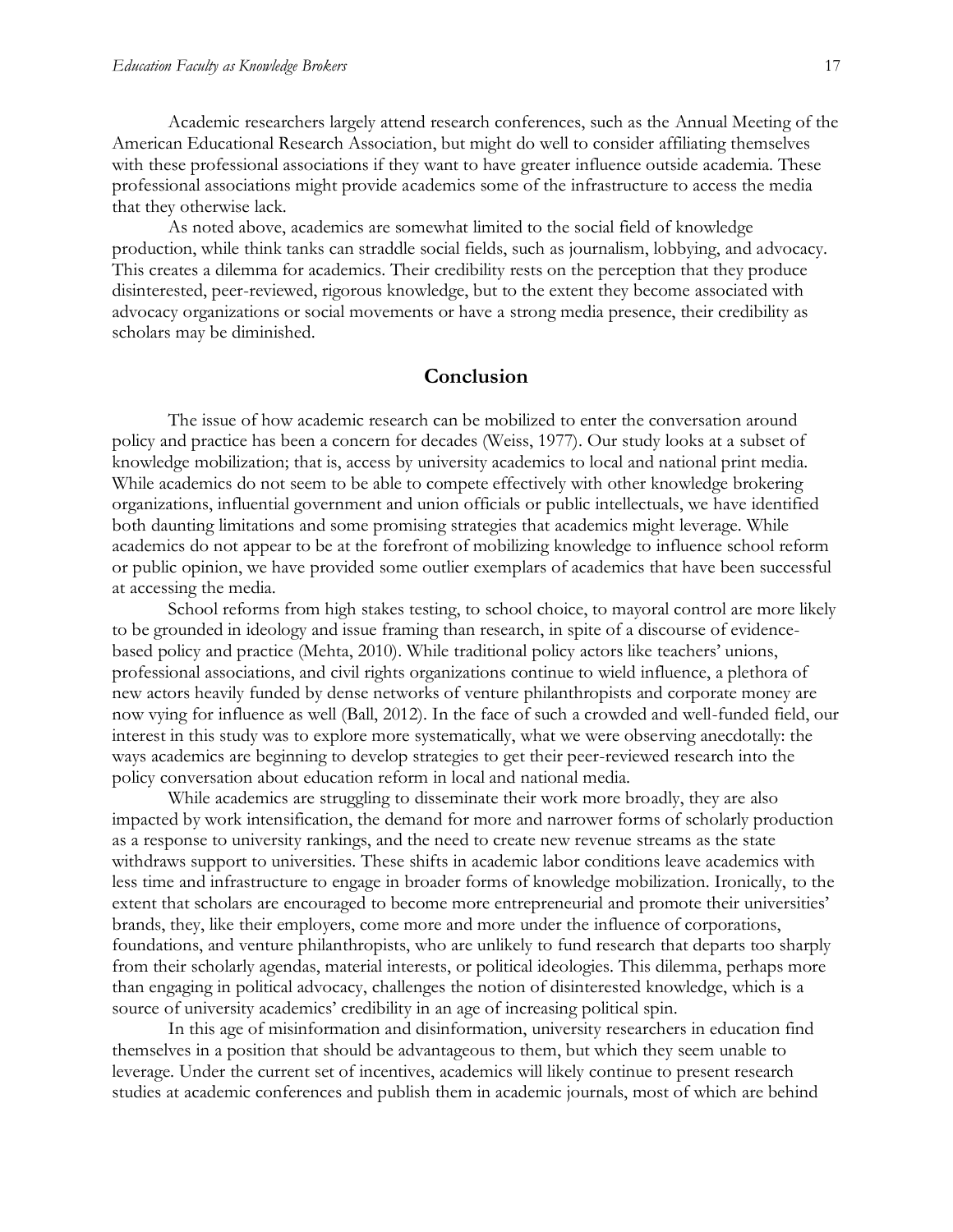paywalls and not easily accessible to reporters, even if they had the time and interest to access them. Academic researchers constitute an important community of practice and knowledge production and academic conferences and journals are important sites for the circulation of research findings. But as various forms of right-wing populism gain hold globally, many academics understandably want to expand their audience beyond the academy.

Without a shift in incentive structures and infrastructure in universities, it is unlikely that many academics can compete for media access, and by extension, significantly influence public opinion or policy-makers. Many older academics were able to receive tenure and promotion at a time when the requirements for publication were less demanding, a point made by David Bloomfield. However, the current generation of tenure track faculty's noses are firmly pressed to the academic grindstone. In an age of "alternative facts," in which access to reliable data and rational discussion is in short supply, the handicap that university researchers have in comparison to other KBOs in knowledge mobilization promises to continue to largely hide our knowledge from public view.

#### **References**

- Anderson, G., & Cohen, M. (2018). *The new democratic professional: Confronting markets, metrics, and managerialism.*Teachers College Press.
- Anderson, G., De La Cruz, P., Lopez, A. (2017). New governance and new knowledge brokers: Think tanks and universities as boundary organizations. *Peabody Journal of Education, 92*, 4-15.
- Anderson, G., & Montoro Donchik, L. (2016) The privatization of education and policy-making: The American Legislative Exchange Council (ALEC) and network governance in the United States. *Educational Policy. 30*(2), 322-364.
- Andrews, K., & Caren, N. (2010). Making the news: Movement organizations, media attention, and the public agenda. *American Sociological Review, 75*(6), 841-866. https://doi.org/10.1177/0003122410386689
- Au, W., & Ferrare, J. (Eds.) (2015). *Mapping corporate education reform: Power and policy networks in the neoliberal state.* Routledge. https://doi.org/10.4324/9781315762401
- Ball, S. (2012). *Global education Inc.: New policy networks and the neo-liberal imaginary.* Routledge. https://doi.org/10.4324/9780203803301
- Barnard, I. (2010). The ruse of clarity. *College Composition and Communication. 61*(3), 434-51.
- Bourdieu, P. (1977). *Outline of a theory of practice.* Cambridge University Press. https://doi.org/10.1017/CBO9780511812507
- Cann, C. & DeMeulenaere, E. (2020). *The activist academic: Egaged scholarship for resistance, hope and social change*. Myers Education Press.
- CREDO (Center for Research on Education Outcomes). (2009). *Multiple choice: Charter school performance in 16 states.* Stanford University Press.
- Cooper, A. (2013). Research mediation in education: A typology of research brokering organizations that exist across Canada. *Alberta Journal of Educational Research, 59*(2), 181-207.
- De Bruycker, I. (2019). Blessing or curse for advocacy? How news media attention helps advocacy groups to achieve their policy goals. *Political Communication, 36*(1),103- 126. https://doi.org/10.1080/10584609.2018.1493007
- Doberstein, C. (2017). Whom do bureaucrats believe? A randomized controlled experiment testing perceptions of credibility of policy research. *Policy Studies Journal, 45*(2), 384–405. https://doi.org/10.1111/psj.12166
- Duckworth, A. (2016). *Grit: The power of passion and perseverance.* Scribner.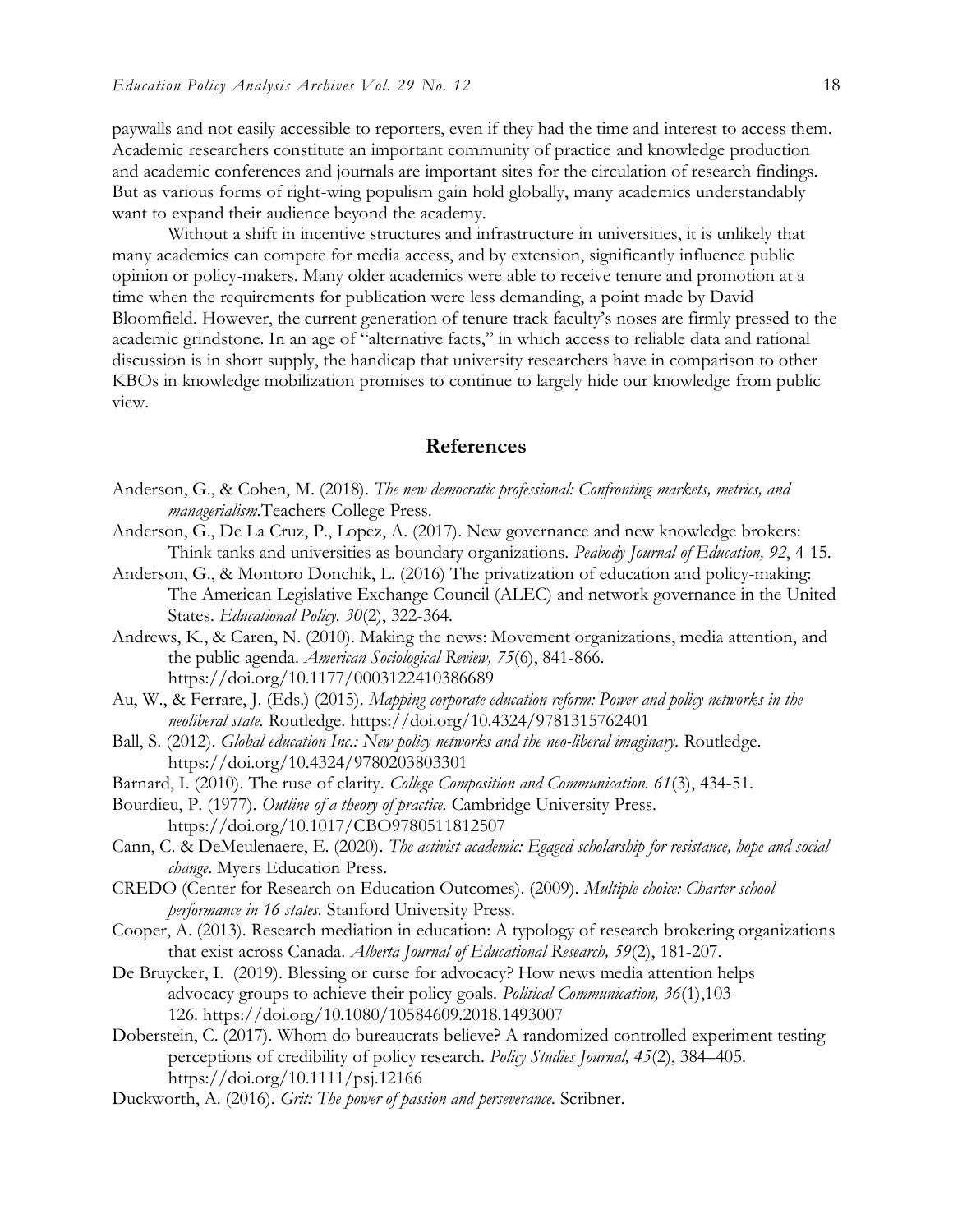- Duffy, B.E. & Pooley, J. (2017). "Facebook for academics": The convergence of self-branding and social media logic on academia.edu. *Social Media + Society,* 1-11. https://doi.org/10.1177/2056305117696523
- Dumas, M. & Anderson, G. (2014). Qualitative research as policy knowledge: Framing policy problems and transforming education from the ground up. *Education Policy Analysis Archives, 22* (11). Retrieved [date], from<http://epaa.asu.edu/ojs/article/view/1483>
- Dweck, C. (2006/206). *Mindset: The new psychology of success.* Ballantine Books.
- Edelman, M. (2001). *The politics of misinformation.* Cambridge University Press. https://doi.org/10.1017/CBO9780511612640
- Edmonds, R. (1979). Some schools work and more can. *Social Policy, 9,* 28-32.
- Education International. (2020). *Worlds of education:* EI publications.

[https://www.worldsofeducation.org/en/woe\\_homepage/resource\\_page](https://www.worldsofeducation.org/en/woe_homepage/resource_page)

- Fausset, R. (2019, August 4). Dying gasp of a local newspaper: A special report. *The New York Times*, p. 3
- Fischman, G., Anderson, K., Tefera, A., & Zuiker, S. (2018). If mobilizing educational research is the answer, who can afford to ask the question? An analysis of faculty perspectives on knowledge mobilization for scholarship in education. *AERA Open, 4*(1), 1-17. https://doi.org/10.1177/2332858417750133
- Gardner, H. (1983). *Frames of mind: The theory of multiple intelligences.* Basic Books.
- Gray-Nicolas, N., Anderson, G. & Payton, M. (2018). *Influencing education policy through state-level media and public opinion: Knowledge brokering organizations in New York State.* Paper presented at the Annual Meeting of the American Educational Research Association, AERA, April, New York.
- Haas, E. (2007a). False equivalency: Think tank references on education in the news media. *Peabody Journal of Education, 82*(1), 63-102. https://doi.org/10.1080/01619560709336537
- Haas, E. (2007b). Think tanks. In G. Anderson & K. Herr, K. (Eds.) *The encyclopedia of activism and social justice* (Vol III). Sage.
- Korten, A. (2009). *Change philanthropy: Candid stories of foundations maximizing results through social justice.* Jossey Bass.
- Lakoff, G. (2009). *The political mind.* Penguin Books.
- Lamont Hill, M. (2017). *Nobody: Casualties of America's war on the vulnerable, from Ferguson to Flint and beyond.* New Atria Books.
- Lather, P. (1996). Troubling clarity: The politics of accessible language. *Harvard Educational Review, 66*(3), 525–546. https://doi.org/10.17763/haer.66.3.6qxv1p081102560g
- Lynd, R. S. (1939/2016) *Knowledge for what? The place of social science in American culture.* Princeton University Press. https://doi.org/10.1515/9781400872282
- Malin, J. & Brown, C. (Eds.) (2019). *The role of knowledge brokers in education: Connecting the dots between research and practice.* Routledge. https://doi.org/10.4324/9780429462436
- McDonald, L. (2013a). Think tanks and the media: How the conservative movement gained entry into the education policy arena. *Educational Policy, 28*(6), 845-880. https://doi.org/10.1177/0895904813492372
- McDonald, L. (2013b). [In their own words: US think tank "experts" and the framing of](http://jceps.com/wp-content/uploads/PDFs/11-3-01.pdf)  [education policy debates](http://jceps.com/wp-content/uploads/PDFs/11-3-01.pdf)*. Journal for Critical Education Policy Studies, 1-28.* <http://jceps.com/wp-content/uploads/PDFs/11-3-01.pdf>
- McGann, J. & Whelan, L. (2020). *Global think tanks: Policy networks and governance.* Routledge. https://doi.org/10.4324/9780429298318
- Medvetz, T. (2008, October). *Think tanks as an emergent field.* Social Science Research Council.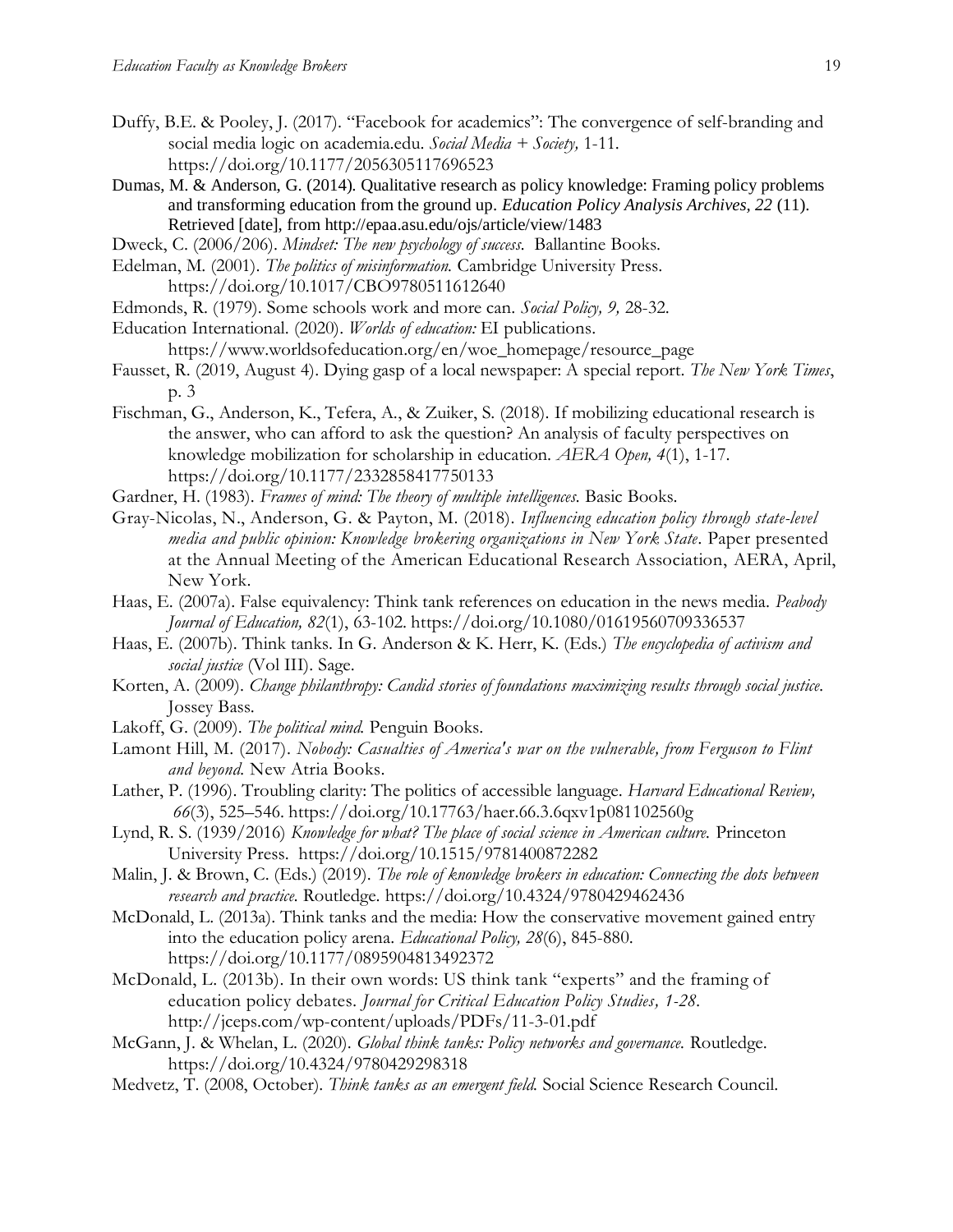- Mehta, J. (2010). The varied roles of ideas in politics: From "whether" to "how." In D. BeÌand & R. H. Cox (Eds.), *Ideas and politics in social science research* (pp. 23–46). Oxford University Press. https://doi.org/10.1093/acprof:oso/9780199736430.003.0002
- Mills, C. W. (1959). *The sociological imagination.* Oxford University Press. https://doi.org/10.2307/1891592
- O'Connor, C. & Weatherall, J. (2019). *The age of misinformation: How false beliefs spread.* Yale University Press. https://doi.org/10.2307/j.ctv8jp0hk
- Phillips-Fein, K. (2009). *Invisible hands: The making of the conservative movement from the New Deal to Reagan.* W.W. Norton.
- Piazza, P. (2016). Antidote or antagonist? The role of education reform advocacy organizations. *Critical Studies in Education.* https://doi.org/10.1080/17508487.2016.1252782
- Quaderi, N., Hardcastle, J., Petrou, C. & Szomszor, M. (2019). *The Plan S footprint: Implications for the scholarly publishing landscape.* Institute for Scientific Information.
- Radder, H. (2010). *The commodification of academic research.* The University of Pittsburg Press. https://doi.org/10.2307/j.ctt7zw87p
- Ravitch, D. (2010). *The death and life of the great American school system*. Basic Books.
- Ravitch, D. (2014). *Reign of error.* Vintage.
- Rich, A. (2004). *Think tanks, public policy, and the politics of expertise*. Cambridge University Press. https://doi.org/10.1017/CBO9780511509889
- Rosenberg, E. (2018, Nov. 29). CNN fires Marc Lamont Hill in wake of remarks criticizing Israel and calling for a 'free Palestine' *The Washington Post.*  [https://www.washingtonpost.com/politics/2018/11/29/cnn-fires-marc-lamont-hill-wake](https://www.washingtonpost.com/politics/2018/11/29/cnn-fires-marc-lamont-hill-wake-remarks-criticizing-israel-calling-free-palestine/)[remarks-criticizing-israel-calling-free-palestine/](https://www.washingtonpost.com/politics/2018/11/29/cnn-fires-marc-lamont-hill-wake-remarks-criticizing-israel-calling-free-palestine/)
- Scott, J., DeBray, E., Lubienski, C. LeLonde, P. G., Cartillo, E. & Owens, S. (2017). Urban regimes, intermediary organization networks, and research use: Patterns across three school districts. *Peabody Journal of Education, 92, 16-28.*
- Thrall, A. T. (2006) The myth of the outside strategy: Mass media news coverage of interest groups. *Political Communication, 23*(4), 407-420. https://doi.org/10.1080/10584600600976989
- Trapp, N. L. & Laursen, B. (2017). Inside out: interest groups' 'ouside' media work as a means to manage 'inside' lobbying efforts and relationships with politicians. *Interest Groups and Advocacy, 6*, 143-160. https://doi.org/10.1057/s41309-017-0016-y
- Vazquez Heilig, J., & Jameson Brewer, T. (2019) Making the case for academia's engagement in knowledge: Mobilization and purposeful public scholarship in social media. *Critical Questions in Education, 10(*2), 81-91.
- Weiss, C. (1977). *Using social research in public policy making.* Lexington Books.
- Weible, C. & Sabatier, P. (2007). A guide to the advocacy coalition framework. In F. Fischer, Miller, G. & M. Sidney (Eds.). *Handbook of public policy analysis: Theory, politics, and methods.* CRC Press. https://doi.org/10.1201/9781420017007.pt3
- Wilson, D. (2013, March 28). The TV academic: Balancing the demands of a double career. *The Guardian*. [https://www.theguardian.com/higher-education-network/blog/2013/mar/28/tv](https://www.theguardian.com/higher-education-network/blog/2013/mar/28/tv-academic-celebrity-media-career)[academic-celebrity-media-career](https://www.theguardian.com/higher-education-network/blog/2013/mar/28/tv-academic-celebrity-media-career)
- Yanovitzky, I., & Weber, M. (2019). News media as knowledge brokers in public policy making processes. *Communication Theory, 29*, 191-212. https://doi.org/10.1093/ct/qty023
- Zuicker, S., Piepgrass, N., Tefera, A., Anderson, K., Winn, K. & Fischman, G. (2019). Advancing knowledge mobilization in colleges of education. *International Journal of Education Policy & Leadership, 15*(1), 1-19. https://doi.org/10.22230/ijepl.2019v15n1a808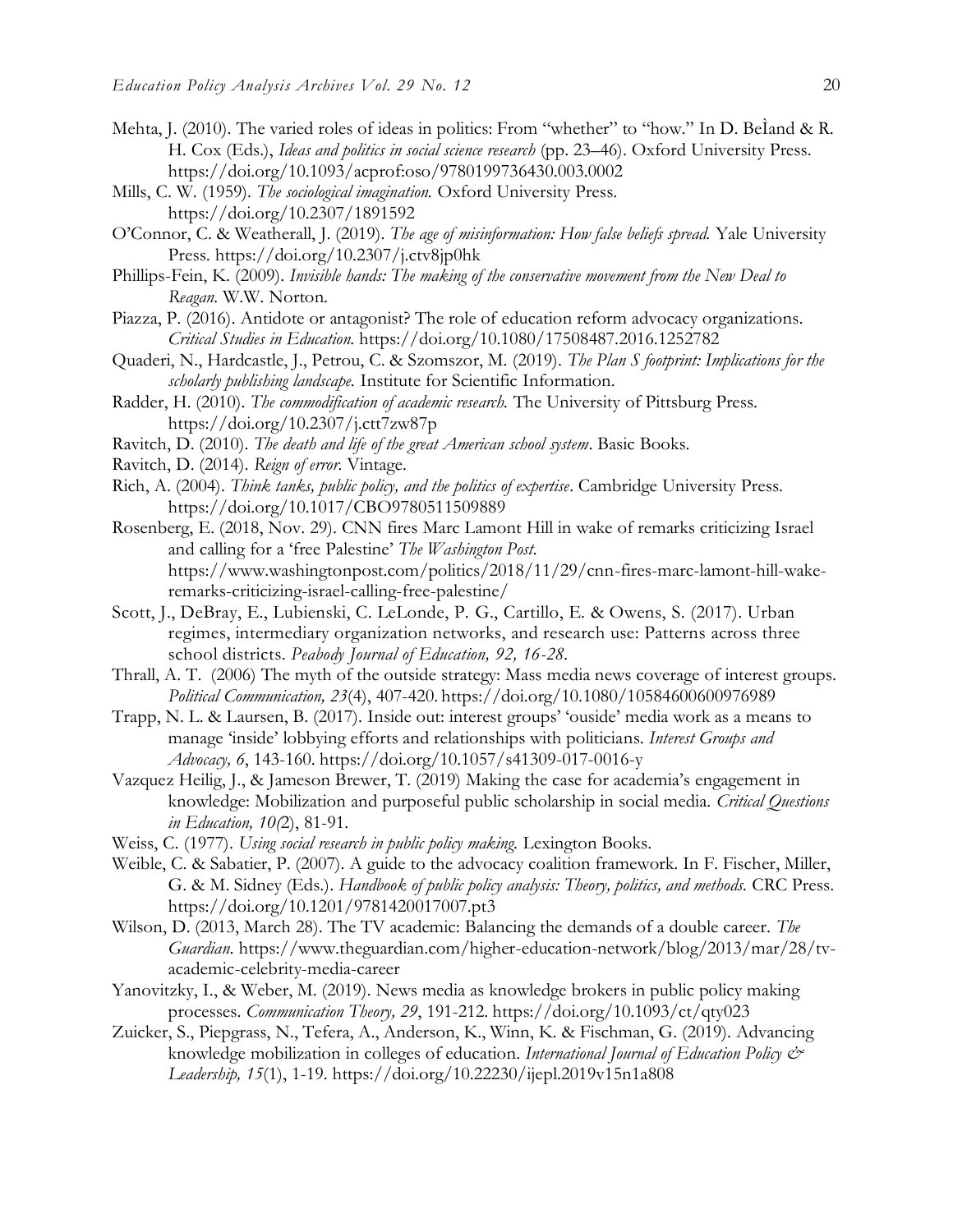# **Appendix A**

Education-related Mentions in New York state print media, Jan. 1, 2014-Jan. 1, 2018 by type of Knowledge Brokering Organization.

| <b>Organization Type</b> (with top two organizations)                                                                                            | <b>Total mentions</b> |
|--------------------------------------------------------------------------------------------------------------------------------------------------|-----------------------|
| Unions<br>New York State United Teachers or NYSUT (2,860)<br>United Federation of Teachers (1,751)                                               | 5,900                 |
| Civil/Human Rights Groups<br>National Association for the Advancement of Colored People or<br><b>NAACP</b> (1355)<br>The Legal Aid Society (299) | 2,850                 |
| Professional Associations<br>New York State School Boards Association (1,118)<br>New York State Council of School Superintendents (381)          | 2,764                 |
| Think Tanks<br>Empire Center for Public Policy (448)<br>Brookings Institute (397)                                                                | 2,649                 |
| <b>Charter School Networks</b><br>Success Academy (charter network) (1,465)<br>New York City Charter School Center (195)                         | 2,246                 |
| Grassroots Advocacy Organizations<br>Alliance for Quality Education (834)*<br>Campaign for Fiscal Equity (459)                                   | 2,184                 |
| Astroturf (corporate-funded) Advocacy Organizations<br>Families for Excellent Schools (551)<br>Teach for America (347)                           | 1,333                 |
| Pro-Business Organizations<br>Business Council of Westchester (562)<br>Business Council of New York State (228)                                  | 930                   |
| <b>University Professors in Education</b>                                                                                                        | 858                   |
| Foundations<br>(The) Gates Foundation (277)<br>(The) Carnegie Foundation (for the advancement of teaching) (93)                                  | 370                   |

\*Alliance for Quality Education is classified as grassroots, but has a significant amount of union funding.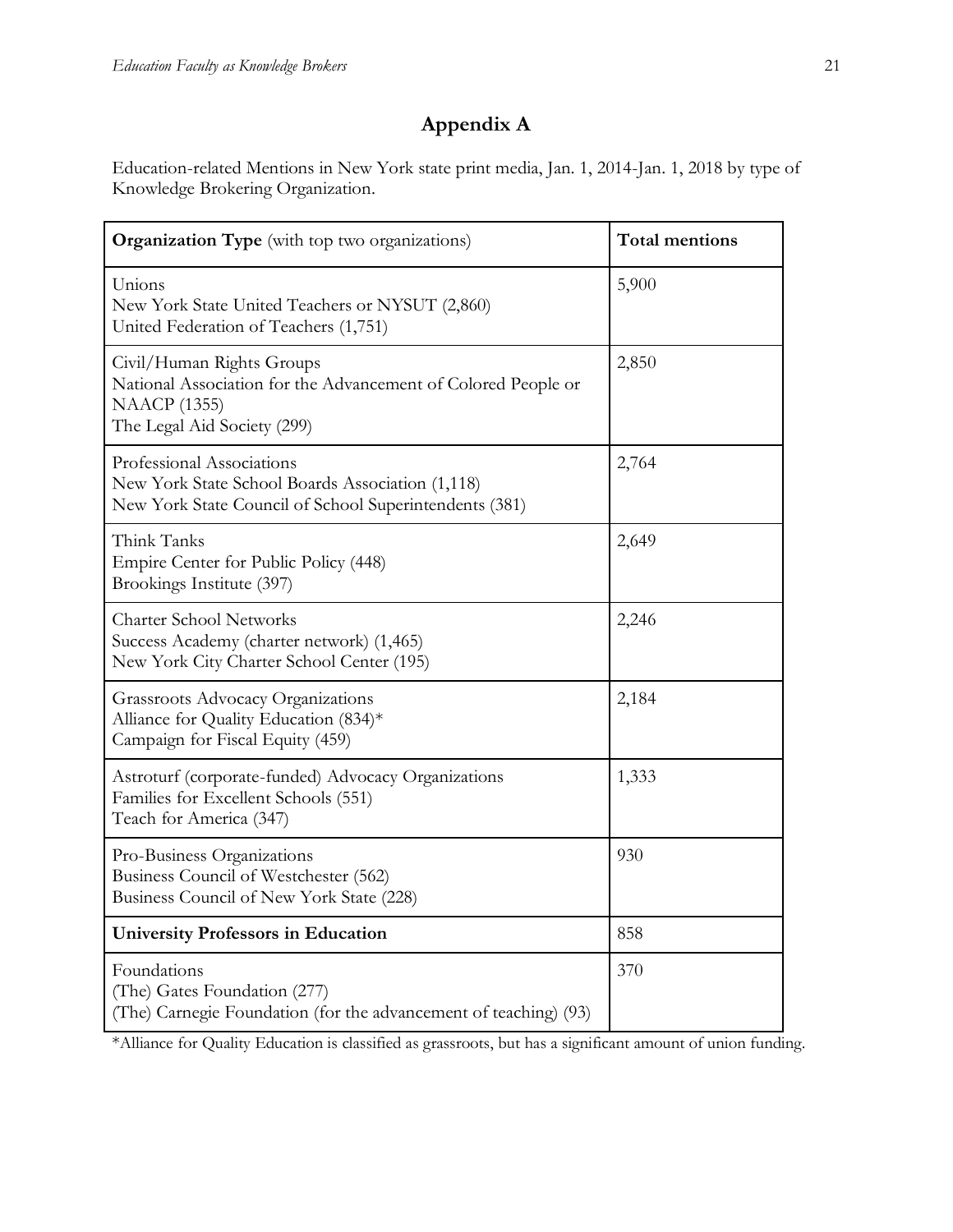#### **About the Authors**

#### **Gary Anderson**

New York University [ga34@nyu.edu](mailto:ga34@nyu.edu)

Gary L. Anderson is a professor of Educational Leadership at New York University. A former high school teacher and principal, he has published on topics such as critical ethnography, participatory action research, new policy networks, the new professional, and knowledge mobilization and the media. His most recent books are *The politics of education policy in an era of inequality: Possibilities for democratic schooling* with Sonia Horsford & Janelle Scott (2019, Routledge) and *The new democratic professional: Confronting Markets, Metrics, and Managerialism*, with Michael Cohen (2018, Teachers College Press).

#### **Nakia Gray-Nicolas**

Queens College, CUNY

[nakia.graynicolas@qc.cuny.edu](mailto:nakia.graynicolas@qc.cuny.edu)

Nakia M. Gray-Nicolas, Ed.D., is an Assistant Professor of Educational Leadership in the Education and Community Programs department at Queens College, City University of New York. Her research interests are informed by her personal experience, years as a secondary school teacher, higher education program director, and non-profit youth services director. Her research focuses on college readiness, equity and access, distributed leadership and community engagement, intersectionality and the experience of Black women in academia. She has published in peer-reviewed journals and books.

#### **Madison Payton**

New York University [mp4379@nyu.edu](mailto:mp4379@nyu.edu) Madison Payton is a doctoral student at New York University.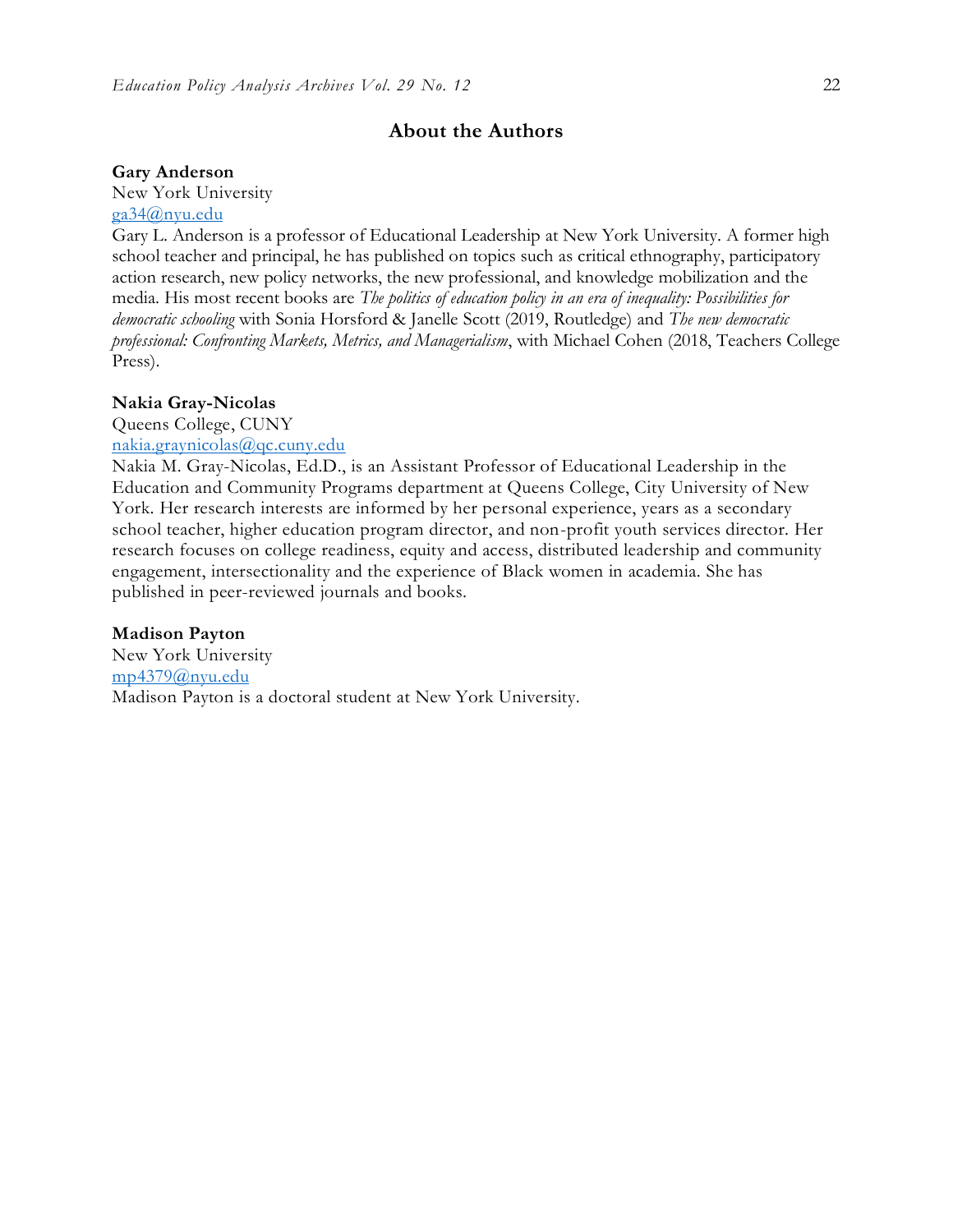# education policy analysis archives

Volume 29 Number 12 February 1, 2021 ISSN 1068-2341



Readers are free to copy, display, distribute, and adapt this article, as long as the work is attributed to the author(s) and **Education Policy Analysis Archives**, the changes are identified, and the same license applies to the derivative work. More details of this Creative Commons license are available at [https://creativecommons.org/licenses/by-sa/4.0/.](https://creativecommons.org/licenses/by-sa/4.0/) **EPAA** is published by the Mary Lou Fulton Institute and Graduate School of Education at Arizona State University Articles are indexed in CIRC (Clasificación Integrada de Revistas Científicas, Spain), DIALNET (Spain), [Directory of Open Access Journals,](http://www.doaj.org/) EBSCO Education Research Complete, ERIC, Education Full Text (H.W. Wilson), QUALIS A1 (Brazil), SCImago Journal Rank, SCOPUS, SOCOLAR (China).

Please send errata notes to Audrey Amrein-Beardsley at [audrey.beardsley@asu.edu](mailto:audrey.beardsley@asu.edu)

**Join EPAA's Facebook community** at<https://www.facebook.com/EPAAAAPE> and **Twitter feed** @epaa\_aape.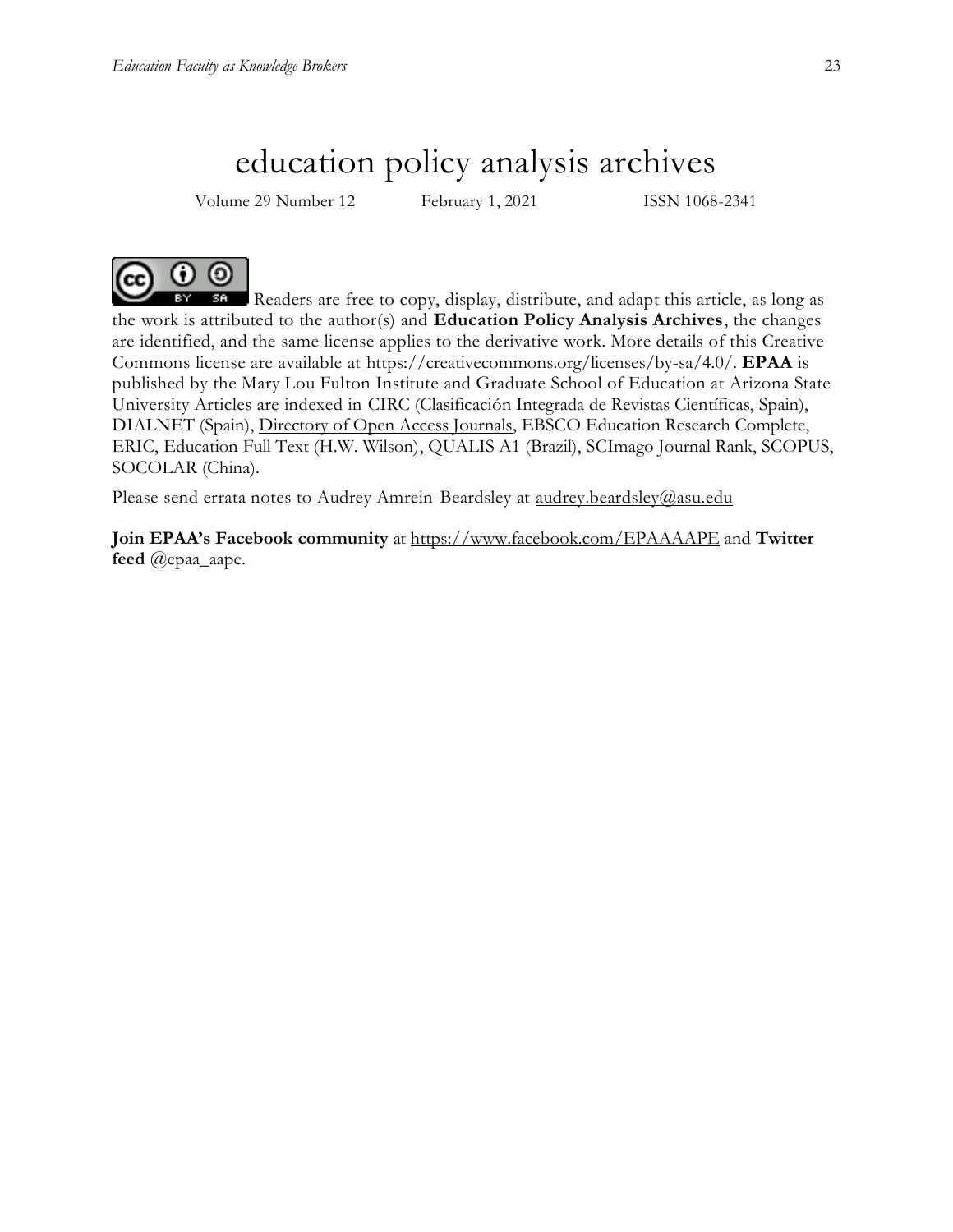# education policy analysis archives editorial board

Lead Editor: **Audrey Amrein-Beardsley** (Arizona State University) Editor Consultor: **Gustavo E. Fischman** (Arizona State University) Associate Editors: **Melanie Bertrand, David Carlson, Lauren Harris, Danah Henriksen, Eugene Judson**, **Mirka Koro-Ljungberg, Daniel Liou, Scott Marley, Keon McGuire, Molly Ott, Iveta Silova** (Arizona State University)

**Madelaine Adelman** Arizona State University **Cristina Alfaro**  San Diego State University **Gary Anderson** New York University

**Michael W. Apple** 

University of Wisconsin, Madison **Jeff Bale** University of Toronto, Canada<br>**Aaron Benavot** SUNY Albany

**David C. Berliner**  Arizona State University **Henry Braun** Boston College **Casey Cobb** University of Connecticut **Arnold Danzig** San Jose State University **Linda Darling-Hammond**  Stanford University **Elizabeth H. DeBray**  University of Georgia **David E. DeMatthews** University of Texas at Austin **Chad d'Entremont** Rennie Center for Education Research & Policy **John Diamond** University of Wisconsin, Madison **Matthew Di Carlo**  Albert Shanker Institute **Sherman Dorn** Arizona State University **Michael J. Dumas**  University of California, Berkeley **Kathy Escamilla**  University of Colorado, Boulder **Yariv Feniger** Ben-Gurion University of the Negev **Melissa Lynn Freeman**  Adams State College **Rachael Gabriel** University of Connecticut

**Amy Garrett Dikkers** University of North Carolina, Wilmington **Gene V Glass**  Arizona State University **Ronald Glass** University of California, Santa Cruz

**Jacob P. K. Gross**  University of Louisville

**Aaron Benavot** SUNY Albany **Julian Vasquez Heilig** California State University, Sacramento **Kimberly Kappler Hewitt** University of North Carolina Greensboro **Aimee Howley** Ohio University **Nelly P. Stromquist** 

**Steve Klees** University of Maryland **Jaekyung Lee S**UNY Buffalo **Jessica Nina Lester** Indiana University **Amanda E. Lewis** University of Illinois, Chicago **Chad R. Lochmiller** Indiana University **Christopher Lubienski** Indiana University **Sarah Lubienski** Indiana University **Larisa Warhol**

**William J. Mathis**  University of Colorado, Boulder **Michele S. Moses**  University of Colorado, Boulder **Julianne Moss** Deakin University, Australia **Sharon Nichols**  University of Texas, San Antonio **Eric Parsons** University of Missouri-Columbia **Amanda U. Potterton** University of Kentucky **Susan L. Robertson** Bristol University

**Gloria M. Rodriguez** University of California, Davis **R. Anthony Rolle**  University of Houston **A. G. Rud**  Washington State University

**Patricia Sánchez** University of University of Texas, San Antonio **Eric M. Haas** WestEd **Janelle Scott** University of California, Berkeley **Jack Schneider** University of Massachusetts Lowell **Noah Sobe** Loyola University

> University of Maryland **Benjamin Superfine**  University of Illinois, Chicago **Adai Tefera**  Virginia Commonwealth University **A. Chris Torres** Michigan State University **Tina Trujillo**  University of California, Berkeley **Federico R. Waitoller**  University of Illinois, Chicago University of Connecticut **John Weathers** University of Colorado, Colorado Springs **Kevin Welner** University of Colorado, Boulder **Terrence G. Wiley**  Center for Applied Linguistics **John Willinsky**  Stanford University **Jennifer R. Wolgemuth**  University of South Florida **Kyo Yamashiro**  Claremont Graduate University **Miri Yemini** Tel Aviv University, Israel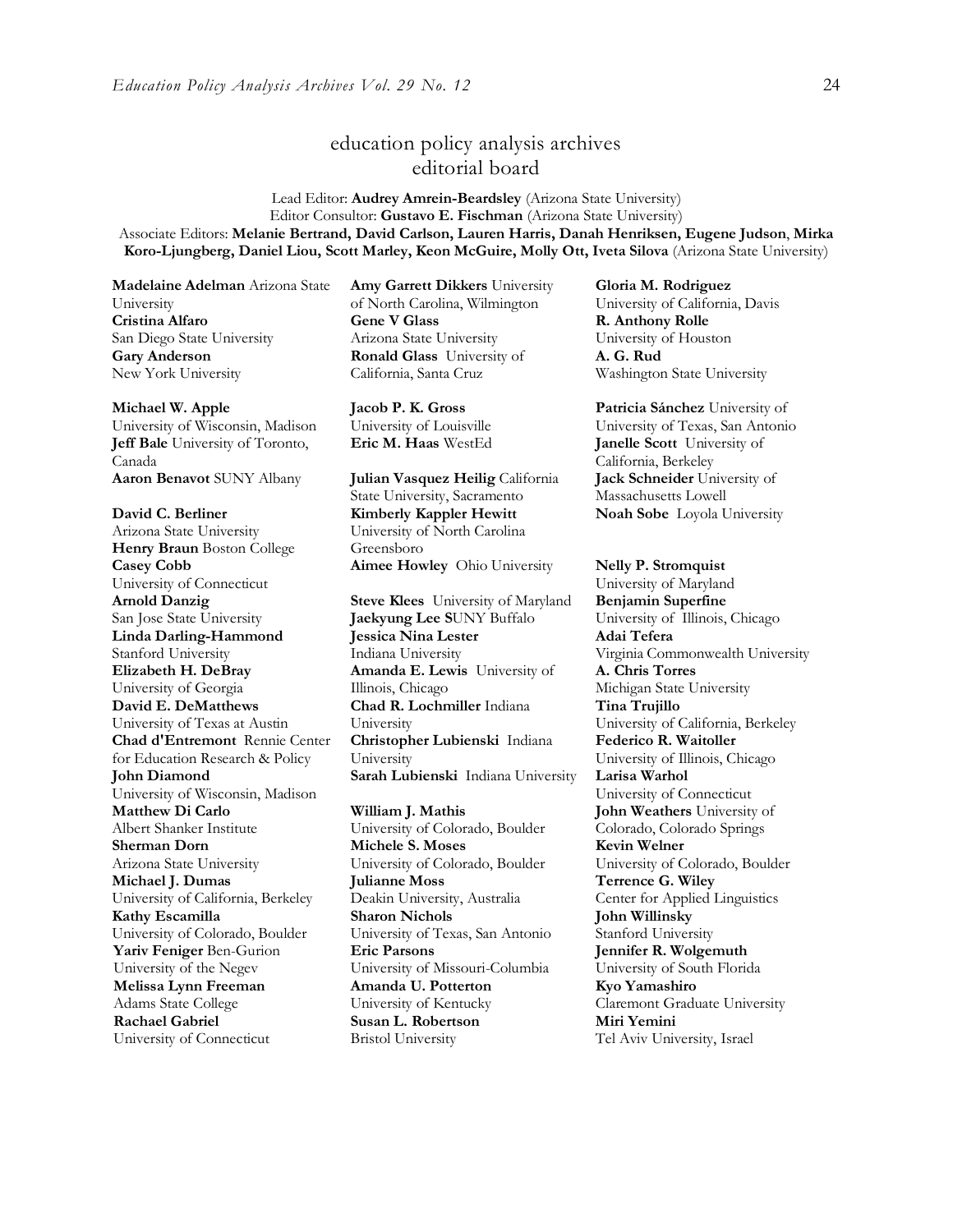### archivos analíticos de políticas educativas consejo editorial

Editor Consultor: **Gustavo E. Fischman** (Arizona State University)

Coordinador (Español/Latinoamérica): **Ignacio Barrenechea** (Universidad de San Andrés), **Ezequiel Gomez Caride** (Universidad de San Andres/ Pontificia Universidad Católica Argentina)

Editor Coordinador (Español/Norteamérica): **Armando Alcántara Santuario** (Universidad Nacional Autónoma de México) Editor Coordinador (Español/España): **Antonio Luzon** (Universidad de Granada)

Editores Asociados: **Jason Beech** (Monash University)**, Angelica Buendia**, (Metropolitan Autonomous University), **Gabriela de la Cruz Flores** (Universidad Nacional Autónoma de Mëxico), **Alejandra Falabella** (Universidad Alberto Hurtado, Chile), **Carmuca Gómez-Bueno** (Universidad de Granada), **Carolina Guzmán-Valenzuela** (Universidade de Chile), **Cesar Lorenzo Rodriguez Urib**e (Universidad Marista de Guadalajara), **Antonia Lozano-Díaz** (University of Almería), **Sergio Gerardo Málaga Villegas** (Instituto de Investigación y Desarrollo Educativo, Universidad Autónoma de Baja California (IIDE-UABC)), **María Teresa Martín Palomo** (University of Almería), **María Fernández Mellizo-Soto** (Universidad Complutense de Madrid), **Tiburcio Moreno** (Autonomous Metropolitan University-Cuajimalpa Unit), **José Luis Ramírez,** (Universidad de Sonora), **Axel Rivas** (Universidad de San Andrés), **Maria Veronica Santelices** (Pontificia Universidad Católica de Chile)

**Claudio Almonacid** Universidad Metropolitana de Ciencias de la Educación, Chile

**Miguel Ángel Arias Ortega**  Universidad Autónoma de la Ciudad de México **Xavier Besalú Costa**  Universitat de Girona, España

**[Xavier Bonal](javascript:openRTWindow() Sarro** Universidad Autónoma de Barcelona, España

#### **[Antonio Bolívar](javascript:openRTWindow() Boitia**

Universidad de Granada, España

**[José Joaquín Brunner](javascript:openRTWindow()** Universidad Diego Portales, Chile

**[Damián Canales Sánchez](javascript:openRTWindow()** Instituto Nacional para la Evaluación de la Educación, México

**Gabriela de la Cruz Flores** Universidad Nacional Autónoma de México **[Marco Antonio Delgado Fuentes](javascript:openRTWindow()** Universidad Iberoamericana, México

**[Inés Dussel](javascript:openRTWindow()**, DIE-CINVESTAV, México

**[Pedro Flores Crespo](javascript:openRTWindow()** Universidad Iberoamericana, México

**Ana María García de Fanelli**  Centro de Estudios de Estado y Sociedad (CEDES) CONICET, Argentina **Juan Carlos González Faraco**  Universidad de Huelva, España

**María Clemente Linuesa**  Universidad de Salamanca, España

**Jaume Martínez Bonafé** Universitat de València, España

**Alejandro Márquez Jiménez**  Instituto de Investigaciones sobre la Universidad y la Educación, UNAM, México

**María Guadalupe Olivier Tellez**, Universidad Pedagógica Nacional, México **[Miguel Pereyra](javascript:openRTWindow()** Universidad de Granada, España

**[Mónica Pini](javascript:openRTWindow()** Universidad Nacional de San Martín, Argentina

**Omar Orlando Pulido Chaves** Instituto para la Investigación Educativa y el Desarrollo Pedagógico (IDEP) **José Ignacio Rivas Flores** Universidad de Málaga, España

**[Miriam Rodríguez Vargas](javascript:openRTWindow()** Universidad Autónoma de Tamaulipas, México

**José Gregorio Rodríguez**  Universidad Nacional de Colombia, Colombia **[Mario Rueda Beltrán](javascript:openRTWindow()** Instituto de Investigaciones sobre la Universidad y la Educación, UNAM, México **José Luis San Fabián Maroto**  Universidad de Oviedo, España

**[Jurjo Torres Santomé](javascript:openRTWindow()**, Universidad de la Coruña, España

**[Yengny Marisol Silva Laya](javascript:openRTWindow()** Universidad Iberoamericana, México **Ernesto Treviño Ronzón** Universidad Veracruzana, México

**[Ernesto Treviño](javascript:openRTWindow() Villarreal** Universidad Diego Portales Santiago, Chile **[Antoni Verger Planells](javascript:openRTWindow()** Universidad Autónoma de Barcelona, España

**[Catalina Wainerman](javascript:openRTWindow()** Universidad de San Andrés, Argentina **Juan Carlos Yáñez Velazco** Universidad de Colima, México